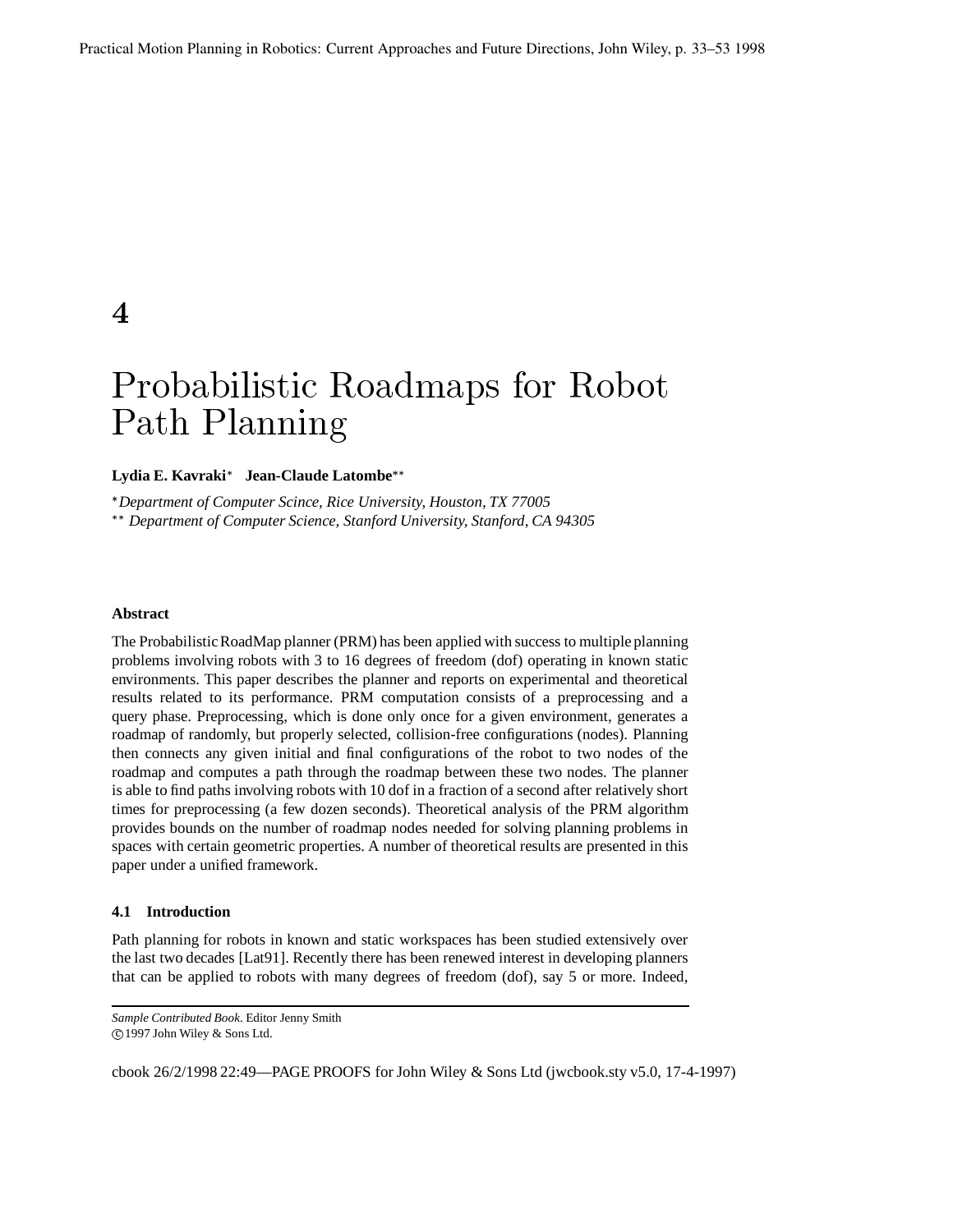an increasing number of practical problems involve such robots, while very few effective motion planning methods are available to solve them. Besides its use in robotics, planning with many dof is becoming increasingly important in emerging applications, e.g., computer graphic animation, where motion planning can drastically reduce the amount of data input by human animators [KKKL94], and molecular biology, where motion planning can be used to compute motions of molecules (modeled as spatial linkages with many dof) docking against other molecules [Kav97].

In this paper we describe the Probabilistic RoadMap planner (PRM). This planner has been applied with success to multiple planning problems involving robots with 3 to 16 dof moving in static environments. PRM computation is organized in two phases: the *preprocessing phase* and the *query phase*. During the preprocessing phase a probabilistic *roadmap* is constructed by repeatedly generating random free configurations of the robot and connecting these configurations using some simple, but very fast motion planner. We call this planner the local planner. The roadmap thus formed in the free configuration space (C-space [LP83]) of the robot is stored as an undirected graph. The configurations are the nodes of the graph and the paths computed by the local planner are the graph edges. This phase is concluded by some processing, which selectively adds nodes in parts of the free C-space with the goal of improving the roadmap connectivity. Following the preprocessing phase, multiple queries can be answered. A *query* asks for a path between two free configurations of the robot. To answer a query PRM first attempts to find a path from the start and goal configurations to two nodes of the roadmap. Next, a graph search is performed to find a sequence of edges connecting these nodes in the roadmap. Concatenation of the successive path segments transforms the sequence found into a feasible path for the robot. Two snapshots along a path produced by PRM for a rigid 6-dof robot are shown in Figure 4.1.

In this paper we describe the PRM algorithm as this has evolved through our previous work presented in [Kav95, KL94a, KL94b, KŠLO96] and report a number of experimental results. We also discuss the theoretical analysis of the planner developed in [KKL96, KLMR95] and outline a unified framework for this analysis. In particular, we discuss the notion of "goodness" properties [BKL<sup>+</sup>97] and evaluate the performance of PRM under the assumption of *-goodness* and *expansiveness* for the solution space and -*-goodness* for the planned path.

The organization of the paper is as follows. Section 4.2 gives an overview of some previous research and relates our work to this research. Section 4.3 describes PRM in general terms, i.e., without focusing on any specific type of robot. Both the preprocessing and the query phases are discussed here in detail. Next, in Section 4.4, we present some experiments with rigid and articulated robots. Section 4.5 presents a unified framework for analyzing the performance of PRM and outlines a number of theoretical results. Section 4.6 summarizes the paper.

# **4.2 Relation to Previous Work**

Robot path planning has been proven a hard problem [Rei79]. There is strong evidence that its solution requires exponential time in the number of dimensions of the C-space, i.e., the number of degrees of freedom of the robot. The reader is referred to [Lat91, KLMR95] for an overview of the complexity of several complete planners and related hardness results.

Recently there has been renewed interest in developing practical path planners [Lat91, BKL 97]. These planners embed weaker notions of completeness (e.g., probabilistic completeness) and/or can be partially adapted to specific problem domains in order to boost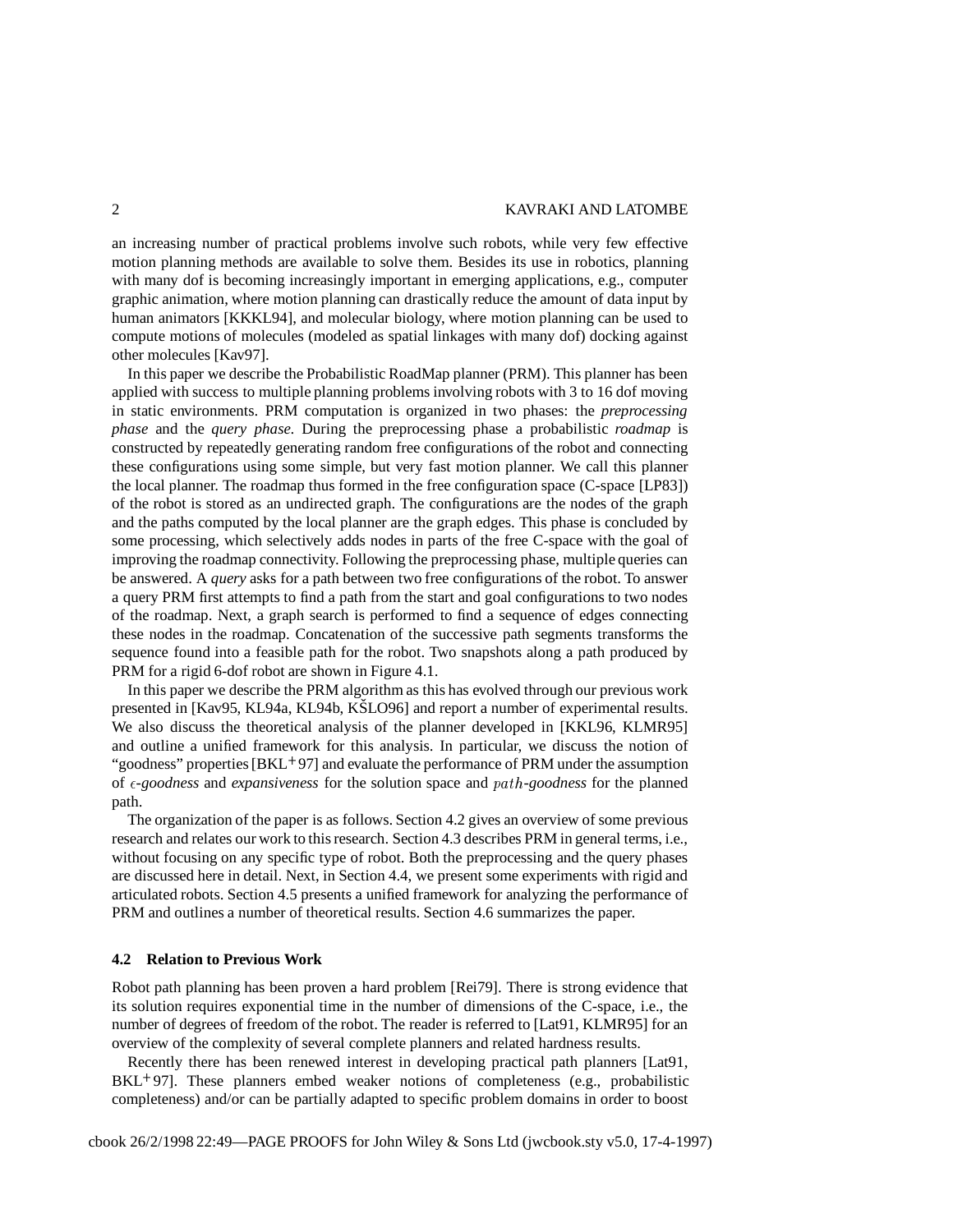## PROBABILISTIC ROADMAPS FOR ROBOT PATH PLANNING 3



**Figure 4.1** A 6 dof rigid robot moving through a narrow door.

performance in those domains.

Some of the most impressive results have been obtained using potential field methods. Such methods are attractive, since the heuristic function guiding the search for a path, the potential field, can easily be adapted to the specific problem to be solved, in particular the obstacles and the goal configuration. The main disadvantage of these planners is the presence of local minima in the potential fields. These minima may be difficult to escape. Local minima-free potential functions (also called navigation functions) have been defined in [Kod87, RK92, BL91]. But these functions are expensive to compute in high-dimensional Cspaces and have not been used for many-dof robots. One of the first successful potential field planners for robots with many dof is described in [FT89]. This planner employs a learning scheme to avoid falling into the local minima of the potential field and has been applied with some success to robots with up to 6 dof. However the bookkeeping done during the learning phase becomes impractical when the dof grow larger.

Techniques for both computing potential functions and escaping local minima in highdimensional C-spaces were presented in [BL91, BLL92]. The Randomized Path Planner (RPP) described in [BL91] escapes local minima by executing random walks. An analysis of this planner is initiated in [LL96]. RPP has solved many difficult problems involving robots with 3 to 31 dof. It has also been used in practice with good results to plan motions for performing riveting operations on plane fuselages [GMKL92], and to plan disassembly operations for the maintenance of aircraft engines [CL95]. Additionally, RPP has been embedded in a larger "manipulation planner" to automatically animate scenes involving human figures modeled with 62 dof [KKKL94]. However, several examples have also been identified where RPP behaves poorly [CG93]. In these examples, RPP falls into local minima whose basins of attraction are mostly bounded by obstacles, with only narrow passages to escape. The probability that any random walk finds its way through such a passage is almost zero, while the use of several potential functionsthat can prevent thisfrom happening is rather time consuming.

Other interesting lines of work include the method in [BF94] which is based on a variational dynamic programming approach and can tackle problems of similar complexity to the problems solved by RPP. In [GG90, GZ94] a sequential framework with backtracking is proposed for serial manipulators, and in [CH92] a motion planner with performance proportional to task difficulty is developed for arbitrary many-dof robots operating in cluttered environments. The planner in [Kon91] finds paths for 6-dof manipulators using heuristic search techniques that limit the part of the C-space that is explored, and the planner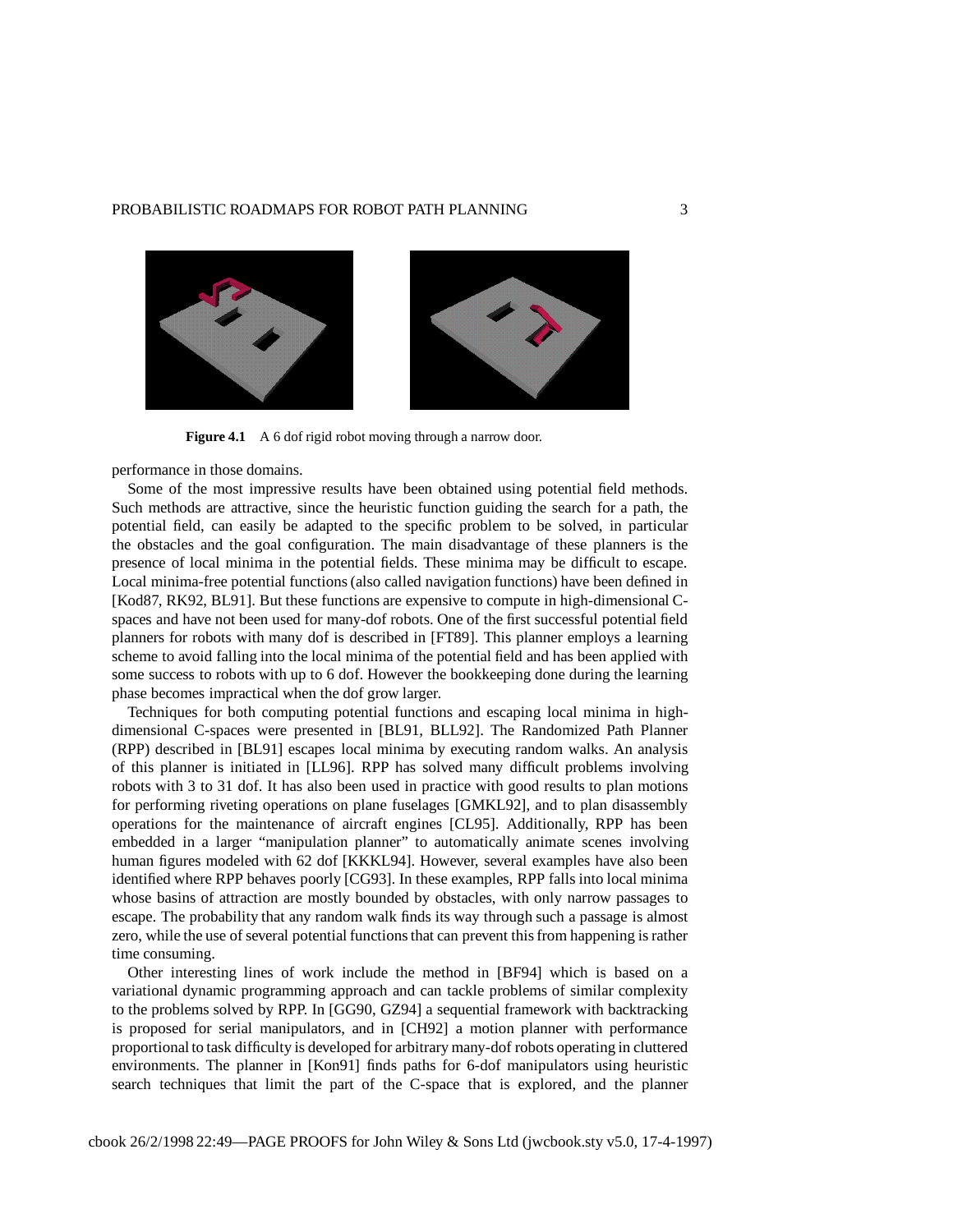in [ATBM92] utilizes genetic algorithms to help search for a path in high-dimensional Cspaces. Parallel processing techniques are investigated in [CG93, LPO91]. Hybrid methods are discussed in [CQM95].

The planning method presented in this paper differs significantly from the methods referenced above, which are for the most part based on potential field or cell decomposition approaches. Instead, PRM applies a roadmap approach [Lat91], that is, it constructs a roadmap of paths in the free C-space. Previous roadmap methods include the visibilitygraph [LPW79], Voronoi diagram [OY82], and silhouette methods [Can88]. All these three methods compute a roadmap that completely represents the connectivity of the free C-space. The visibility graph and Voronoi diagram methods are limited to low-dimensional C-spaces. The silhouette method applies to C-spaces of any dimension, but its complexity makes it little practical.

Roadmaps have also been built and used incrementally in several other planners. The planner in [CL90] incrementally builds the skeleton of the C-space using a local opportunistic strategy. This work has inspired the approaches in [RC94, CB94] which construct retracts of the free C-space using sensor data and thus do not assume that the (static) environment in which the robot moves is known a priori. The approach in [Che92] builds a sparse network of robot subgoals with the use of a simple and a computationally expensive planner.

The randomized techniques of PRM were initially presented in [KL94a, KL94b]. Parallel independent work was done in  $[Ove92, SO97, OSO95]$ . A common paper from the two groups was published in [KSLO96]. The work in [HST94], again done independently, describes ideas similar to PRM. Applications to non-holonomic robots were investigated in  $\left[\frac{\dot{S}_{ve}97}{\dot{S}O97}\right]$ . Applications to many-dof holonomic robots were discussed in [Kav95, KL94a, KL94b, KSLO96]. The theoretical analysis of PRM was initiated in [KKL96, KLMR95], while [BKL 97] presents PRM in the context of randomized approaches to robot path planning and [HLM97] extends PRM to a new planner that is able to deal with difficult assembly problems.

# **4.3 The PRM Planner**

We now describe PRM in general terms for a holonomic robot without focusing on any specific type of robot. During the preprocessing phase a data structure called the roadmap is constructed in a probabilistic way for a given scene. The roadmap is an undirected graph  $R = (N, E)$ . The nodes in N are a set of configurations of the robot appropriately chosen over the free C-space. The edges in  $E$  correspond to (simple) paths; an edge between two nodes corresponds to a feasible path connecting the relevant configurations. These paths, which we refer to as local paths, are computed by an extremely fast, though not very powerful planner, called the local planner. During the query phase, the roadmap is used to solve individual path planning problems in the input scene. Given a start configuration  $q_{init}$  and a goal configuration  $q_{goal}$ , the method first tries to connect  $q_{init}$  and  $q_{goal}$  to some two nodes  $q'_{init}$  and  $q'_{goal}$  in N. If successful, it then searches R for a sequence of edges in E connecting  $q'_{init}$  to  $q'_{goal}$ . Finally, it transforms this sequence into a feasible path for the robot by recomputing the corresponding local paths and concatenating them.

We assume here that the preprocessing phase is entirely performed before any path planning query. However, the preprocessing and query phases can be interwoven, giving a learning flavor to PRM. For instance, a small roadmap could be first constructed; the roadmap could then be augmented (or reduced) using intermediate data generated while queries are being processed. This interesting possibility will not be explored in the paper, though it is particularly useful to conduct trial-and-error experiments in order to decide how much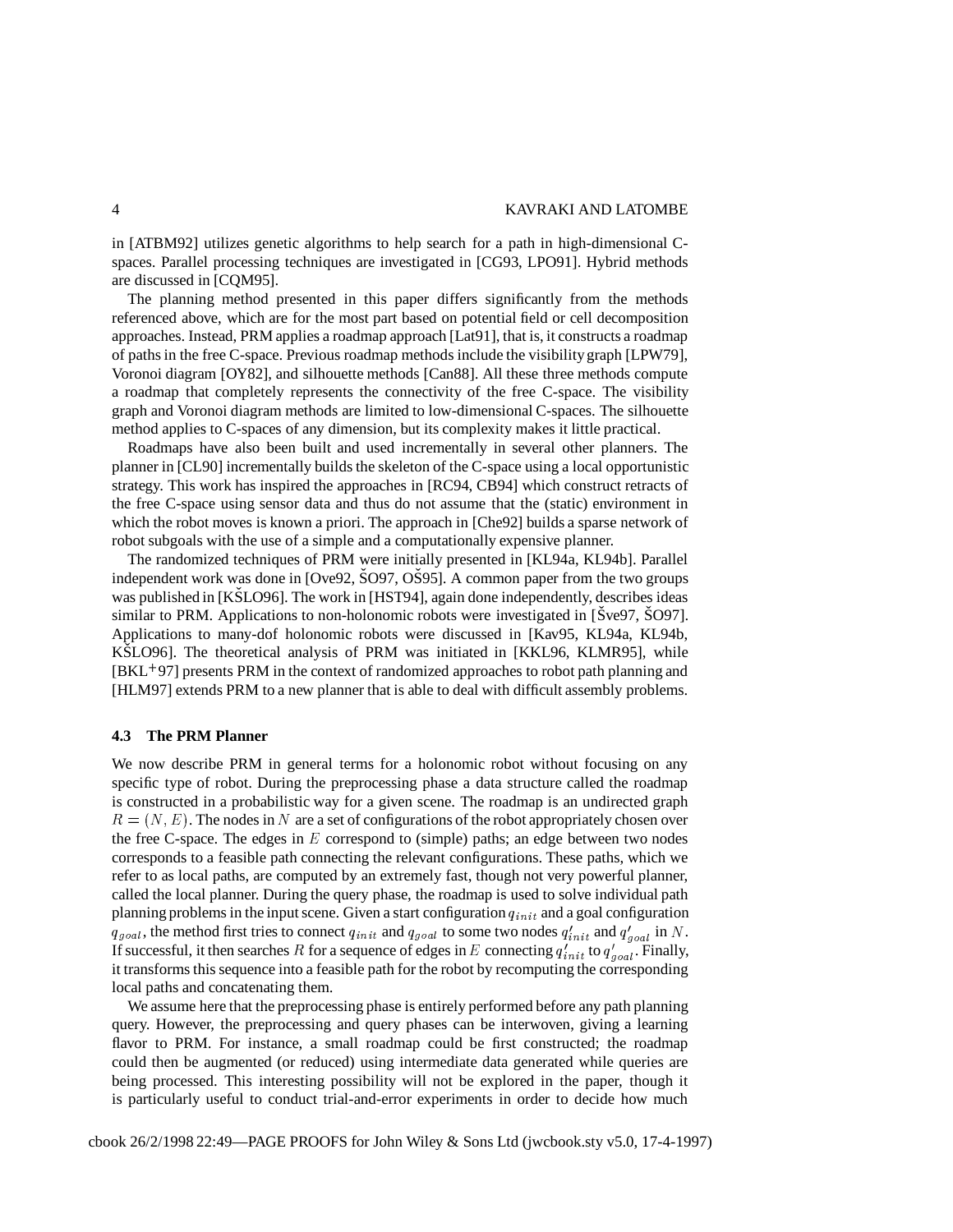## PROBABILISTIC ROADMAPS FOR ROBOT PATH PLANNING 5

computation time should be spent in the preprocessing phase.

In our description below, let C denote the robot's C-space and  $C_{free}$  its free subset (also called the free C-space).

#### *4.3.1 The Preprocessing Phase*

The preprocessing phase consists of three successive steps: roadmap construction, roadmap expansion, and roadmap component reduction. The objective of the construction step is to obtain a reasonably connected graph and to make sure that most "difficult" regions in this space contain at least a few nodes. The expansion step is aimed at further improving the connectivity of this graph. It selects nodes of  $R$  which, according to some heuristic evaluator, lie in difficult regions of  $C_{free}$  and expands the graph by generating additional nodes in their neighborhoods. Hence, the covering of  $\mathcal{C}_{free}$  by the final roadmap depends on the local intricacy of  $C_{free}$ . The final step, the component reduction step, is optional and is included here for completeness.

## **Roadmap Construction**

Initially the graph  $R = (N, E)$  is empty. Then, repeatedly, a random free configuration is generated and added to  $N$ . For every such new node  $q$ , we select a number of nodes from the current N and try to connect  $q$  to each of them using the local planner. Whenever this planner succeeds to compute a feasible path between q and a selected node  $q'$ , the edge  $(q, q')$  is added to  $E$ . To make our presentation more precise, let:

- $\Delta$  be a symmetrical function  $C_{free} \times C_{free} \rightarrow \{0, 1\}$ , which returns whether the local planner can compute a path between the two configurations given as arguments;
- *D* be a function  $C \times C \rightarrow R^+ \cup \{0\}$ , called the *distance function*, defining a pseudo-metric in  $\mathcal{C}$ . (We only require that  $D$  be symmetrical and nondegenerate.)

The roadmap construction step algorithm can be outlined as follows:

1.  $N \leftarrow \emptyset$ 2.  $E \leftarrow \emptyset$ 3. **loop** 4.  $q \leftarrow$  a randomly chosen free configuration. 5.  $N_q \leftarrow$  a set of candidate neighbors of q chosen from N. 6.  $N \leftarrow N \cup \{q\}$ 7. **forall**  $q' \in N_q$ , in order of increasing  $D(q, q')$  **do** 8. **if**  $\neg$ *same\_connected\_component*( $q$ ,  $q'$ )  $\wedge \Delta(q, q')$ . **then** 9.  $E \leftarrow E \cup \{(q, q')\}$ 10. Update *R*'s connected components.

Several choices for the steps of above algorithm are still unspecified. In particular, we need to define how random configurations are created in step 4, propose a local planner for 8, clarify the notion of a candidate neighbor in 5, and choose the distance function  $D$  in 7.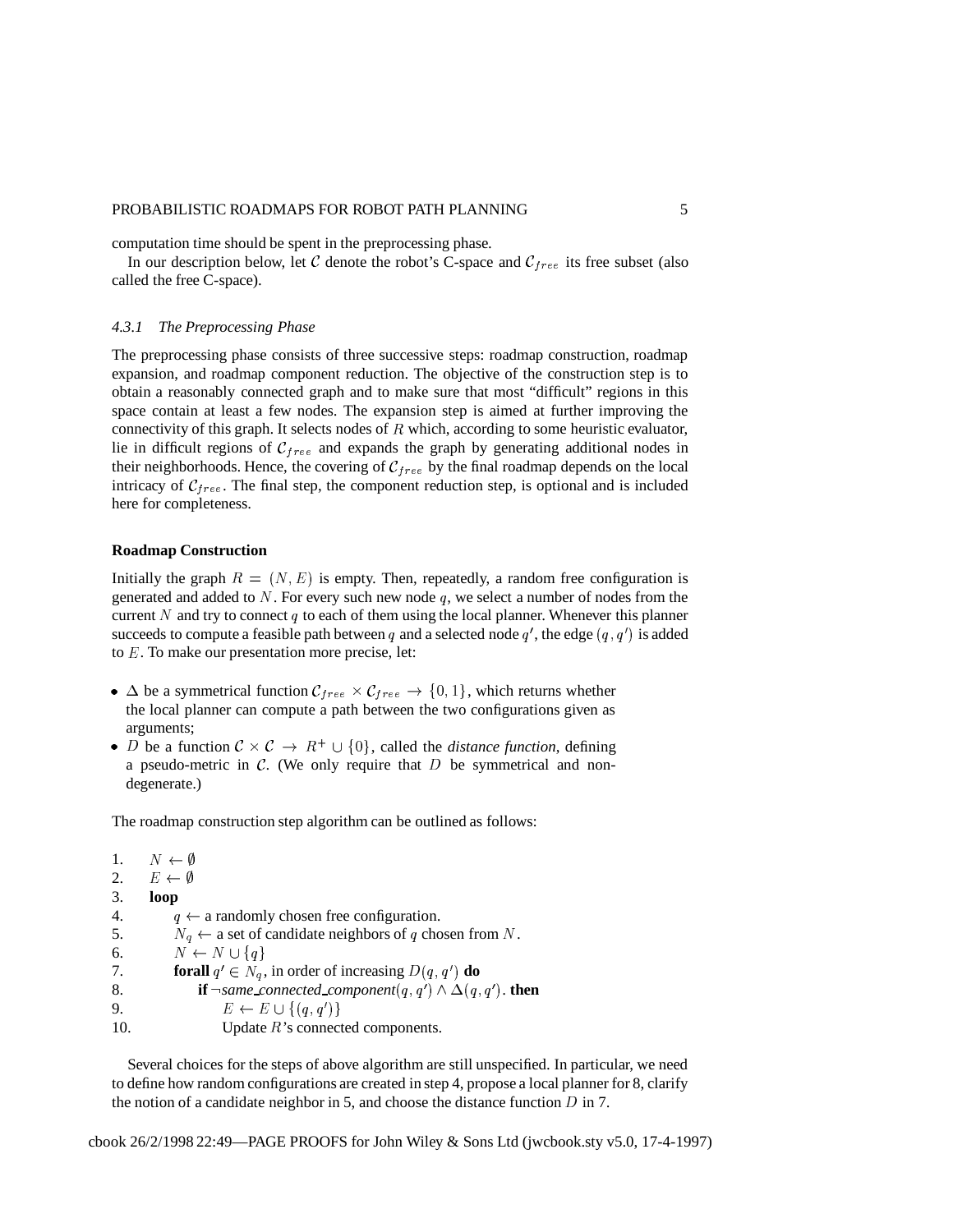*Creation of random configurations.* The nodes of should constitute a rather uniform random sampling of  $C_{free}$ . Every such configuration is obtained by drawing each of its coordinates from the interval of allowed values of the corresponding dof using the uniform probability distribution over this interval. The obtained configuration is checked for collision. If it is collision-free, it is added to  $N$ ; otherwise, it is discarded.

*The local planner.* Two issues need to be addressed for the local planner. One is whether the planner should be deterministic and the other how fast this planner should be. There are tradeoffs with both issues. If a non-deterministic planner was used, local paths would have to be stored in the roadmap and the roadmap would require more space. Also, a more powerful local planner will be slower than a less powerful one; but because it would be more successful in finding paths, it would require a smaller number of roadmap nodes. Our best experimental results have been obtained when the local planner is deterministic and very fast. These results were also independently confirmed in [Ove92, OS95, Sve97].

A quite general such local planner, which is applicable to all holonomic robots, connects any two given configurations by a straight line segment in  $\mathcal C$  and checks this line segment for collision and joint limits (if any). Verifying that a straight line segment remains within the joint limits is straightforward. Collision checking can be done by recursively decomposing the line segment into two halves and checking for collision the middle configuration until a prespecified resolution has been achieved [BL91].

*The node neighbors.* Another important choice to be made is that of the set  $N_q$ , the candidate neighbors of q. The local planner will be called to connect q with nodes in  $N_q$  and the cumulative cost of these invocations dominates preprocessing time. We avoid calls of the local planner that are likely to return failure by submitting only pairs of configurations whose relative distance (according to the distance function  $D$ ) is smaller than some constant threshold maxdist. Thus, we define:

$$
N_q = \{ q' \in N | D(q, q') \leq \text{maxdist} \}.
$$

Additionally, according to the algorithm outline given above, we try to connect  $q$  to all nodes in  $N_q$  in order of increasing distance from q; but we skip those nodes which are in the same connected component as  $q$  at the time the connection is to be tried. By considering elements of  $N_q$  in this order we expect to maximize the chances of quickly connecting q to other configurations and, consequently, reduce the number of calls to the local planner (since every successful connection results in merging two connected components into one). In our experiments we found it useful to bound the size of the set  $N_q$  by some constant K. This additional criterion guarantees that, in the worst case, the running time of each iteration of the main loop of the construction step algorithm is independent of the current size of the roadmap . Thus, the number of calls to the local method is linear in the size of the graph it constructs.

*The distance function.* The function D is used to both construct and sort the set  $N_q$  of candidate neighbors of each new node q. It should be defined so that, for any pair  $(q, q')$ of configurations,  $D(q, q')$  reflects the chance that the local planner will *fail* to compute a feasible path between these configurations. One possibility is to define  $D(q, q')$  as a measure (area/volume) of the workspace region swept by the robot when it moves along the path computed by the local planner between q and  $q'$  in the absence of obstacles. Thus, each local planner would automatically induce its own specific distance function. Since exact computation of swept areas/volumes tends to be rather time-consuming, a rough but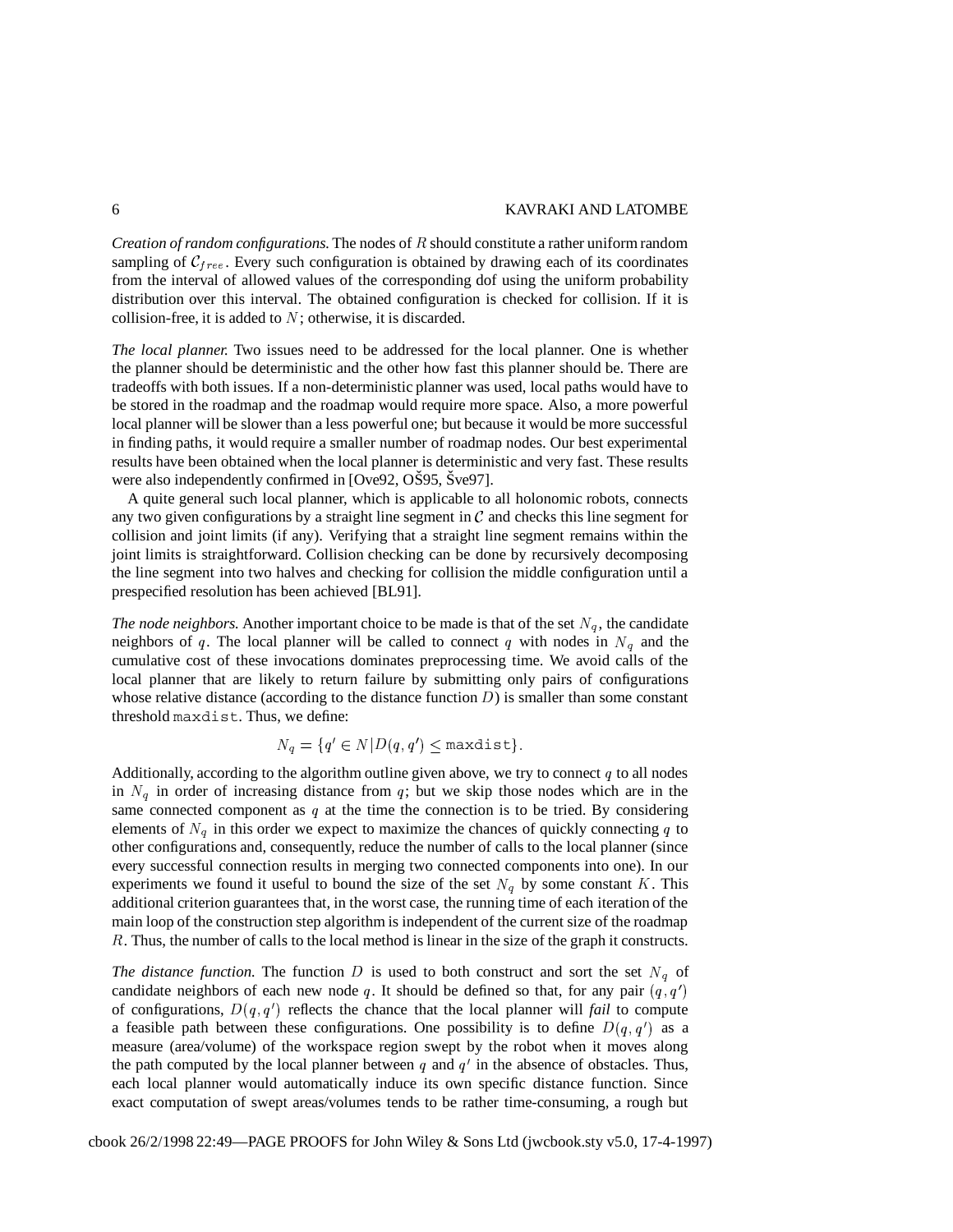### PROBABILISTIC ROADMAPS FOR ROBOT PATH PLANNING  $\qquad \qquad \qquad 7$

inexpensive measure of the swept-region gives better practical results. Very simple distance measures also seem to give good results. For example, when the general local planner described above is used to connect q and  $q'$ ,  $D(q, q')$  may be defined as follows:

$$
D(q, q') = \max_{x \in \text{robot}} ||x(q) - x(q')||,
$$
\n(4.1)

where x denotes a point on the robot,  $x(q)$  is the position of x in the workspace when the robot is at configuration q, and  $||x(q) - x(q')||$  is the Euclidean distance between  $x(q)$  and  $x(q').$ 

# **Roadmap Expansion**

If the number of nodes generated during the construction step is large enough, the set  $N$ gives a fairly uniform covering of  $C_{free}$ . In easy scenes R is then well connected. But in more constrained ones where  $\mathcal{C}_{free}$  is actually connected, R often consists of a few large components and several small ones. It therefore does not effectively capture the connectivity of  $\mathcal{C}_{free}$ .

The purpose of the expansion is to add more nodes in a way that will facilitate the formation of a large component comprising as many of the nodes as possible and will also help cover the more "difficult" (narrow) parts of  $\mathcal{C}_{free}$ . The identification of these difficult parts of  $\mathcal{C}_{free}$  is no simple matter and the heuristic that we propose below clearly goes only a certain distance in this direction.

For each node q found during graph construction, we define a *weight*  $w(q)$ , which should be large whenever  $q$  "is in a difficult region". Additionally, the weights for all  $q$  should add up to 1. Let us now call the *expansion* of node  $q$  the creation at random of another node in the free neighborhood of q. The following is then the heuristic *scheme* that we propose. We add a user specified number  $M$  of new nodes to our collection. This time instead of choosing them at random, we choose a node among the  $N$  ones which the roadmap construction step generated with probability:

$$
Pr(q \text{ is selected}) = w(q),
$$

and we expand that node q. The simplest way to expand q is to perform a short randombounce walk starting from . A random-bounce walk consists of repeatedly picking at random a direction of motion in  $\mathcal C$  and moving in this direction until an obstacle is hit. When a collision occurs, a new random direction is chosen. And so on. We repeat this until a maximum number of steps have been attained (typically in the order of 45). The final configuration  $q'$  reached by the random-bounce walk and the edge  $(q, q')$  are inserted into R. Moreover, the path computed between q and  $q'$  is explicitly stored, since it was generated by a non-deterministic technique. We also record the fact that  $q'$  belongs to the same connected component as q. Then we try to connect  $q'$  to the other connected components of the network in the same way as in the construction step. The expansion step thus never creates new components in  $R$ . At worst, it fails to reduce the number of components. We repeat the above process  $M$  times (good values of M are between  $N/2$  and N), creating M new nodes in R.

If the function  $w(q)$  adequately identifies the difficult parts of  $\mathcal{C}_{free}$ , our heuristic will tend to fill these parts more than others. Thus it is essential to choose  $w(q)$  carefully. In our experiments we use the results of roadmap construction to build  $w(q)$ . We define the *degree*  $d_q$  of a node q as the number of connections that q has with other nodes at the end of the roadmap construction. Then: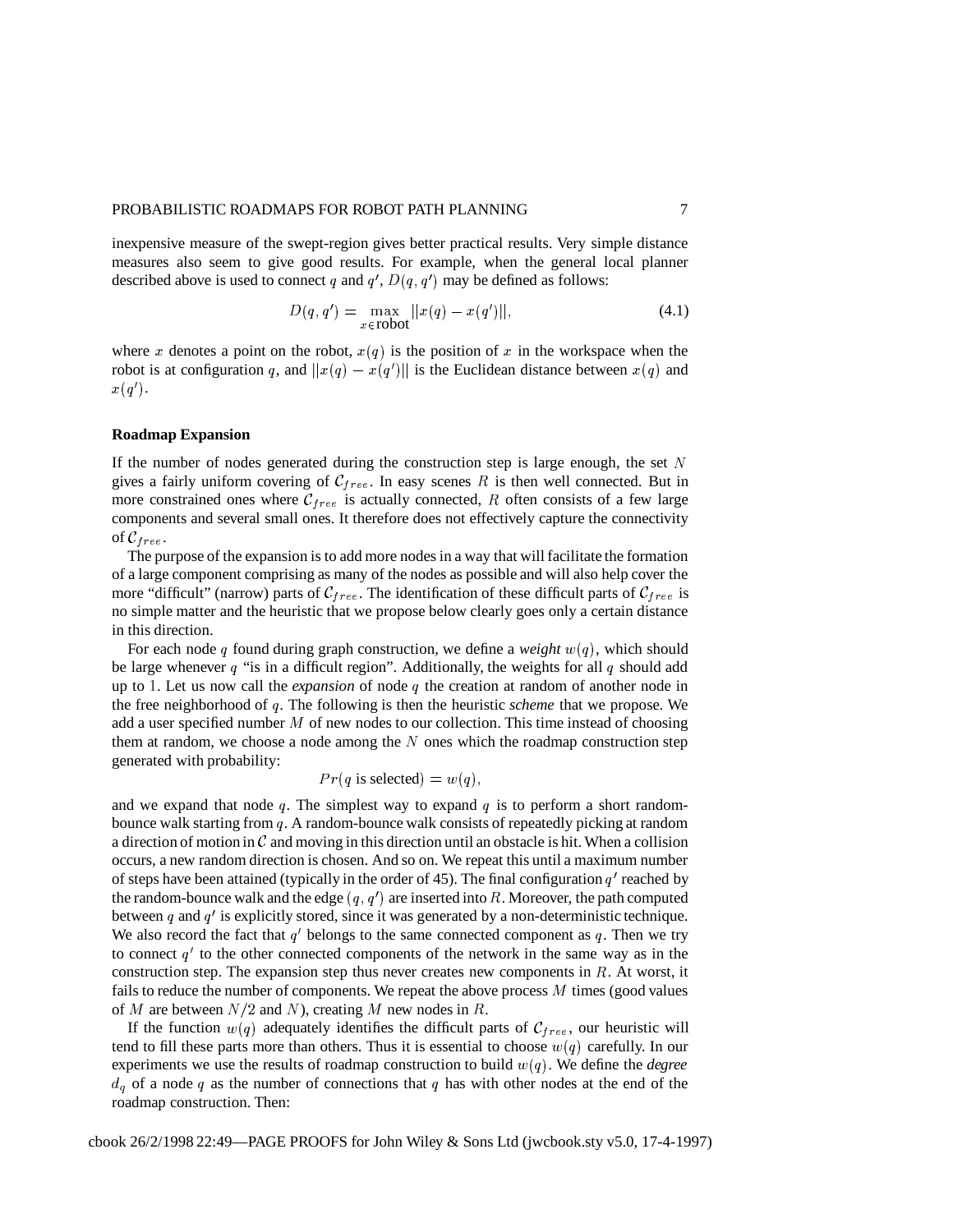$$
w(q) = \frac{1}{d_q + 1} / \sum_{t=1}^{N} \frac{1}{d_t + 1}.
$$

 $\mathbf{r}$  , and the contract of the contract of the contract of the contract of the contract of the contract of the contract of the contract of the contract of the contract of the contract of the contract of the contract o

We regard this number as a measure of the "difficulty" of the C-space region in which the node lies. Nodes with low degree are in "difficult" parts of  $C_{free}$ . It is crucial to retain such nodes since they may lie in narrow passages of  $C_{free}$  and may contribute to producing a connected roadmap in  $C_{free}$ .

## **Component Reduction**

Typically the roadmap expansion step yields one connected component comprising most of the produced nodes, when  $N + M$  is large enough. Of course, this is not the case when  $C_{free}$ is not connected. There are also difficult examples where  $\mathcal{C}_{free}$  is connected but our local planner failed to achieve some crucial connections.

There are difficult examples where a few large components remain at the end of graph expansion. Then we have two choices. The first is to continue adding nodes until a maximum amount of time has elapsed. This is our preferred course of action and in most problems PRM will quickly find a large connected component of  $R$  that captures the connectivity of the underlying space. The second option, presented here for completeness, is to use a powerful planner to attempt connections among any remaining components.

We can proceed as follows. For any two components, starting with the largest, we select a pair of nodes,  $p$  in the first and  $q$  in the second, which are close to each other (according to the C-space metric D). In our implementation RPP [BL91] is called to connect p and q. If it produces a connection, the two connected components are merged into one, and a new pair of components is considered. Instead, if it fails to produce a connection within some short time bound, a different pair of  $p$  and  $q$  is chosen and a new connection is attempted. In this way we avoid getting stuck at a case that may be hard for RPP, or even impossible (if the two components are not path-connected in  $C_{free}$ ). The process is repeated a few times for each pair of components. Eventually, if RPP fails to produce a connection, we consider that the components cannot be connected and we retain them as they are. Connection paths computed during that step are recorded, since their recomputation would be relatively expensive.

#### *4.3.2 The Query Phase*

During the query phase, paths are to be found between arbitrary input start and goal configurations  $q_{init}$  and  $q_{goal}$ , using the roadmap constructed in the preprocessing phase. Assume for the moment that  $C_{free}$  is connected and that the roadmap consists of a single connected component R. We try to connect  $q_{init}$  and  $q_{goal}$  to some two nodes of R, respectively  $q'_{init}$  and  $q'_{goal}$ , with feasible paths  $P_{init}$  and  $P_{goal}$ . If this fails, the query fails. Otherwise, we compute a path P in R connecting  $q'_{init}$  to  $q'_{goal}$ . A feasible path from  $q_{init}$  to  $q_{goal}$  is eventually constructed by concatenating  $P_{init}$ , the recomputed path corresponding to , and  $P_{goal}$  reversed. This path may be improved by running a smoothing algorithm on it. Possible smoothing techniques include the one in [LTJ90], which selects random segments of the global path and tries to shortcut them by using the local planner, and the method in [BG94], which iteratively performs local geometric operations (i.e., cutting off triangle corners).

The main question is how to compute the paths  $P_{init}$  and  $P_{goal}$ . The queries should preferably terminate quasi-instantaneously, so no expensive algorithm is desired here. Our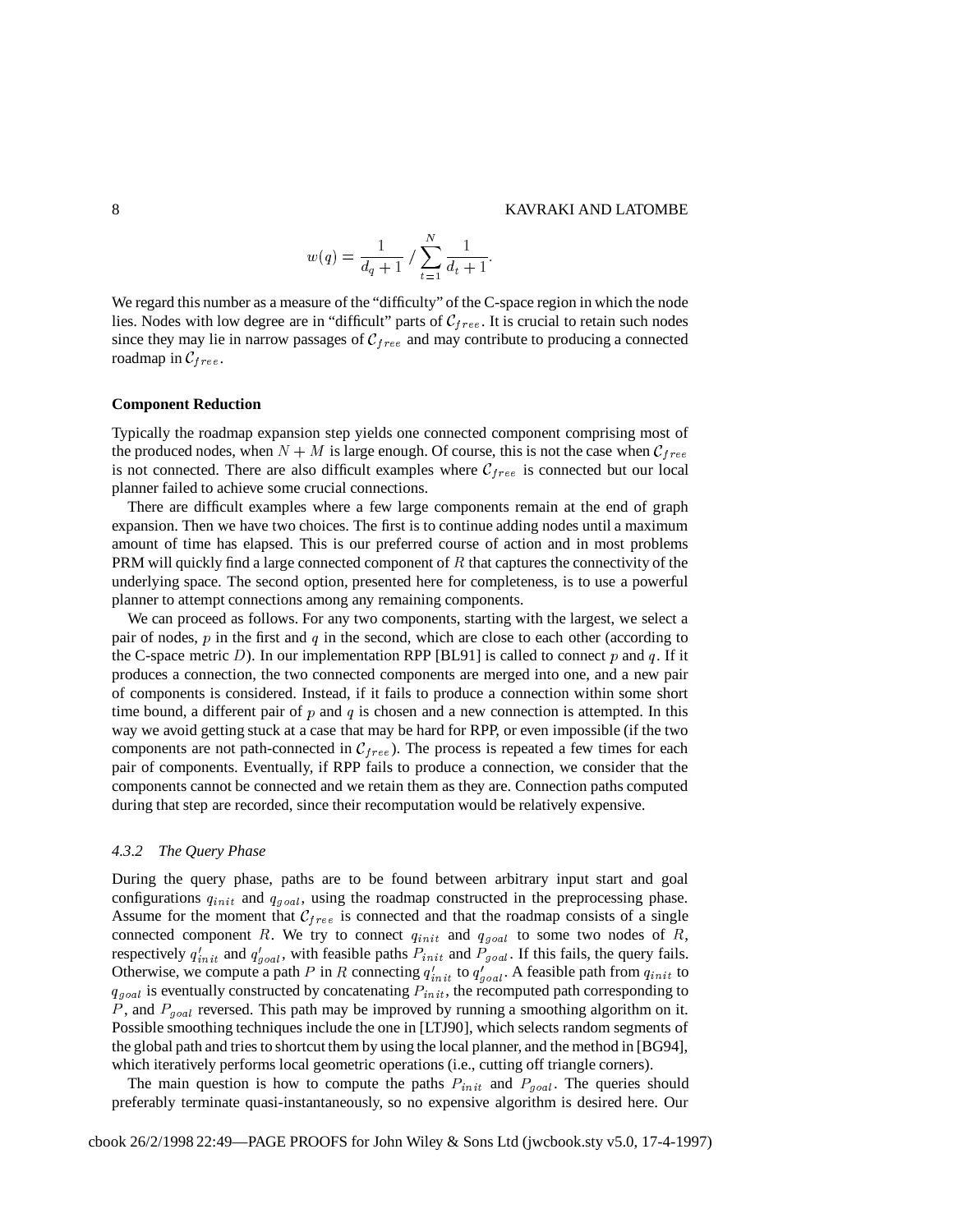strategy for connecting  $q_{init}$  to R is to consider the nodes in R in order of increasing distance from  $q_{init}$  (according to D) and try to connect  $q_{init}$  to each of them with the local planner, until one connection succeeds or until an allocated amount of time has elapsed. If all connection attempts fail, we can perform one or more random-bounce walks, as described in Section 4.3.1. But, instead of adding the node at the end of each such random-bounce walk to the roadmap, we now try to connect it to R with the local planner. As soon as  $q_{init}$ is successfully connected to R, we apply the same procedure to connect  $q_{goal}$  to R. The reconstruction of a robot path from the sequence of nodes in  $P$  reduces to the concatenation of the paths that take the robot between adjacent nodes in  $P$ . Some of these paths have been produced by random-bounce walks during the preprocessing phase and are stored in the relevant edges of  $R$ . Paths corresponding to connections that have been found by the local planner are recomputed.

In general, however, the roadmap may consist of several connected components  $R_i$ ,  $i = 1, 2, \ldots, k$ . This is usually the case when  $C_{free}$  is itself not connected. It may also happen when  $C_{free}$  is connected, for instance if the roadmap is not dense enough. If the roadmap contains several components, we try to connect both  $q_{init}$  and  $q_{goal}$  to two nodes in the *same* component, starting with the component closest to  $q_{init}$  and  $q_{goal}$ . If the connection of  $q_{init}$ and  $q_{goal}$  to some component  $R_i$  succeeds, a path is constructed as in the single-component case. The method returns failure if it cannot connect both  $q_{init}$  and  $q_{goal}$  to the same roadmap component. Since in most examples the roadmap consists of rather few components, failure is rapidly detected.

If path planning queries fail frequently, this is an indication that the roadmap may not adequately capture the connectivity of  $\mathcal{C}_{free}$ . Hence, more time should be spent in the preprocessing phase, i.e.,  $N+M$  should be increased. However, it is not necessary to construct a new roadmap from the beginning. Since the preprocessing phase is incremental, we can simply extend the current roadmap by resuming the construction step algorithm and/or the expansion step algorithm, starting with the current roadmap graph, thus interweaving the preprocessing and the query phases.

# **4.4 Experimental Results**

We demonstrate the application of PRM to one example in detail and briefly report on its performance with a couple of other examples. Other experiments can be found in [Kav95, KL94a, KL94b, KSLO96]. The planner is implemented in C and for the experiments reported here we used a DEC Alpha workstation. This machine is rated at 126.0 SPECfp92 and 74.3 SPECint92.

# **A 2D articulated robot**

We use as a first example a planar articulated robot with an arbitrary number of revolute joints. Figure 4.2 illustrates such a robot in which the links are line segments. The shape of the links may actually be any polygon. Points  $J_1$  through  $J_k$  (in the figure, k=6) designate revolute joints. Point  $J_1$  denotes the base of the robot; it may, or may not, be fixed relative to the workspace. The point  $J_k$  ( $J_6$  in the figure) is called the endpoint of the robot. Each of the rest of the revolute joints  $J_i$  has defined internal joint limits, denoted by  $low_i$ and  $up_i$ , with  $low_i < up_i$ . If the robot's base is free, the translation of  $J_1$  is bounded along the  $x$  and  $y$  axes of the Cartesian coordinate system embedded in the workspace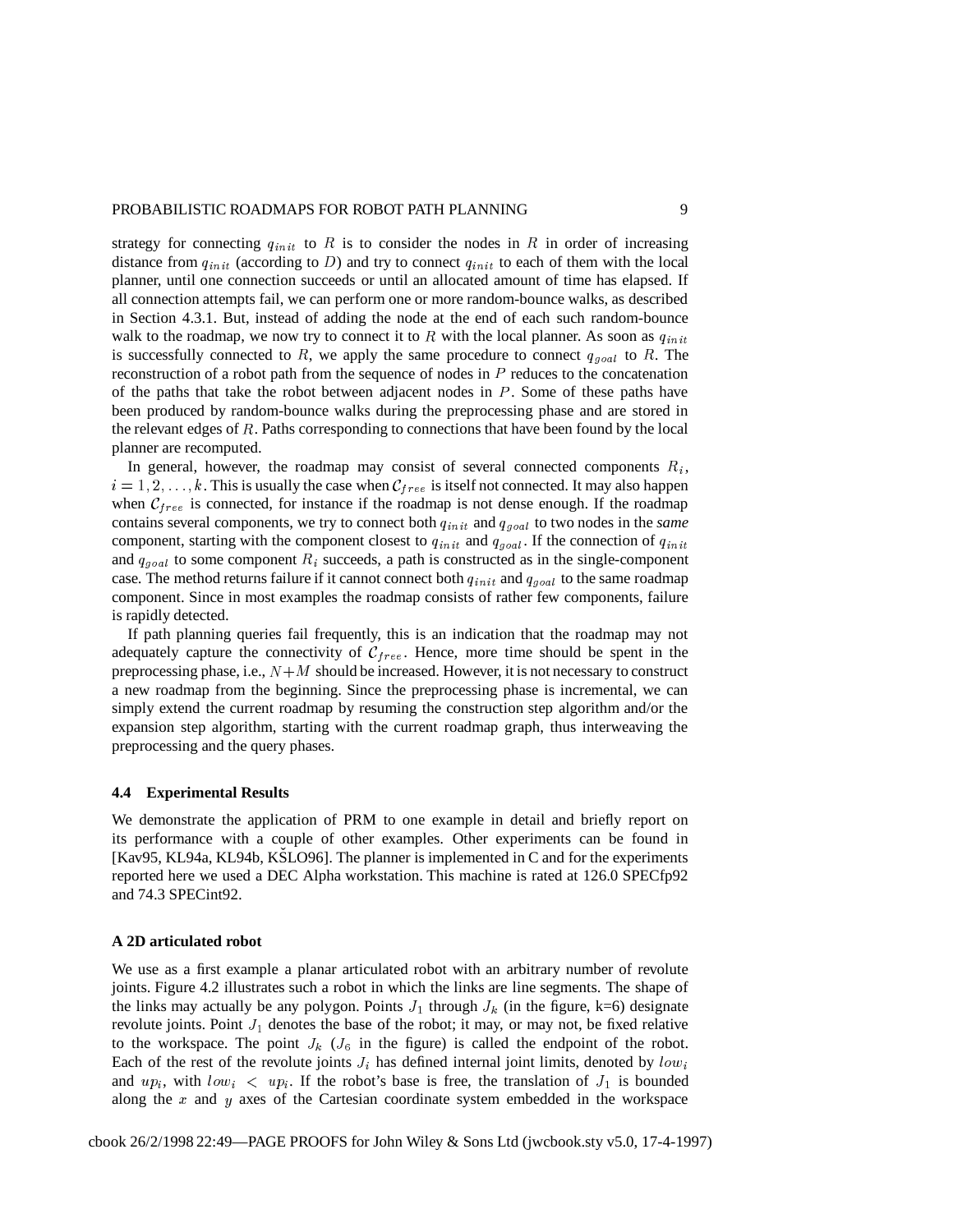

**Figure 4.2** A planar articulated robot.

by  $low_x$  and  $up_x$ , and  $low_y$  and  $up_y$ , respectively. We represent the C-space of such a k-link planar articulated robot by  $[low_1, up_1] \times ... \times [low_k, up_k]$ , if its base is fixed, and by  $[low_x, up_x] \times [low_y, up_y] \times [0, 2\pi] \times [low_z, up_z] \times \ldots \times [low_k, up_k]$ , if its base is free. A self-collision configuration is any configuration where two non-adjacent links of the robot intersect each other. We do not allow such configurations. Thus,  $C_{free}$  is constrained by the obstacles and by the set of self-collision configurations. We outline below our choices for the implementation of PRM when these are different from the ones described in Section 4.3.

*The local planner.* The planner of Section 4.3 attempts to connect two configurations by a straight line in  $\mathcal{C}_{free}$  and for articulated robots gives reasonably good results. However, a planner that proved better for articulated robots is the following. Let  $p$  and  $q$  be the two configurations we attempt to connect and  $J_1, \ldots, J_k$  be the points on the robot as shown in Figure 4.2. We simultaneously translate every second  $J_i$ , that is  $J_{2+i+1}$ ,  $i = 0, \ldots, k/2$ , along the straight line in the workspace that connects its workspace position at configuration  $p$  to its workspace position at configuration q. Then we adjust the positions of  $J_{2+i}$ ,  $i = 1, ..., k/2$ , by computing the inverse kinematics of the robot. In this way the  $J_{2+i}$ 's follow the motion initiated by the  $J_{2+i+1}$ 's. If k is even then the position of  $J_k$  is not determined by the above. It can be determined by moving the last dof of the robot (the one that specifies the position of  $J_k$ ) on a straight line in C so that it reaches its desired value in configuration q. If during the motion, the robot collides with an obstacle or with itself, or if a joint reaches a limit, or an adjustment is impossible, the planner fails. The planner generalizes directly to 3D articulated robots and any kind of robot for which we can move a few of its dof at a certain direction and adjust the others.

The distance function. Let  $J_i(q)$ ,  $i = 1, \ldots, k$  denote the position of  $J_i$  (see Figure 4.2), when the robot is at configuration q. We define the distance  $D(q, q')$  between any two configurations q and  $q'$  as:  $1.16$ 

$$
D(q, q') = \left(\sum_{i=1}^k ||J_i(q) - J_i(q')||^2\right)^{1/2},
$$

where  $||J_i(q) - J_i(q')||$  is the Euclidean distance between  $J_i(q)$  and  $J_i(q')$ . This distance is quick to compute and has an intuitive meaning for articulated robots.

*Collision checking.* Collision checking for planar robots can be implemented using a discretized C-space bitmap for each link of the robot. We assume that each link of the robot is free to translate and rotate and we precompute for it a 3D C-space bitmap that explicitly represents the free subset of the link's C-space (the "0"s) versus the part that gives rise to collision with an obstacle (the "1"s). When testing for collision, PRM tests each link against its C-space bitmap, which is very fast. This technique is practical only for 2D workspaces, since 3D workspaces would require the generation of 6D bitmaps. For our examples we discretize each dof to 128 values and we compute the C-space bitmaps with the use of the Fast Fourier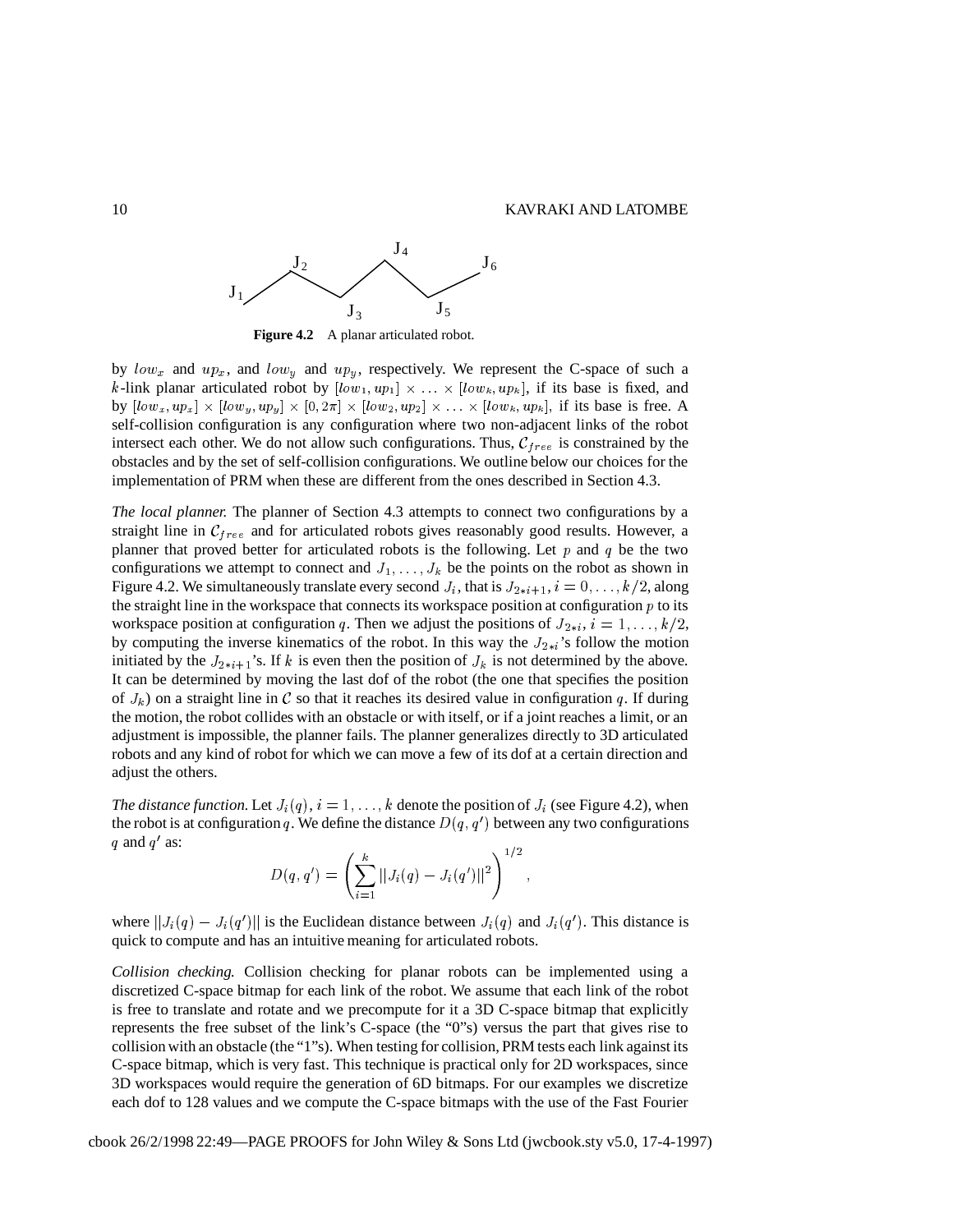

**Figure 4.3** A 2D articulated robot with a fixed base and 7 revolute joints.

| $\mathrm{T}_{total}$ | $\mathrm{T}_{const}$ r | $T_{exp}$ | Collision | Avg.  | Success Rate $(\% )$ |       |       |       |
|----------------------|------------------------|-----------|-----------|-------|----------------------|-------|-------|-------|
| (sec)                | (sec)                  | (sec)     | checks    | nodes | $C_1$                | $C_2$ | $C_3$ | $C_4$ |
| 20.1                 | 13.1                   | 7.0       | 621943    | 1062  | 100.0                | 36.7  | 56.7  | 36.7  |
| 30.1                 | 19.5                   | 10.6      | 889384    | 1643  | 100.0                | 66.7  | 70.0  | 66.7  |
| 40.3                 | 26.3                   | 14.0      | 1145091   | 2233  | 100.0                | 90.0  | 86.7  | 90.0  |
| 50.3                 | 32.7                   | 17.6      | 1392454   | 2783  | 100.0                | 96.7  | 96.7  | 96.7  |
| 60.2                 | 39.1                   | 21.1      | 1631612   | 3284  | 100.0                | 100.0 | 100.0 | 100.0 |
| 70.3                 | 45.8                   | 24.5      | 1876006   | 3805  | 100.0                | 96.7  | 100.0 | 96.7  |
| 80.4                 | 52.2                   | 28.2      | 2104209   | 4272  | 100.0                | 100.0 | 100.0 | 100.0 |

**Figure 4.4** PRM applied to the 2D 7-revolute-joint robot.

Transform [Kav93]. For self-collision, each link of the robot is tested against the others.

*Experiments.* Figure 4.3 shows four configurations forming the test set of an articulated robot in a scene with several narrow gates. The robot has a fixed base, denoted by a square, and 7 revolute dof.

The table in Figure 4.4 reports the success rates of connecting the configurations in the test set to roadmaps obtained with different preprocessing times. The preprocessing time,  $T_{total}$ , is shown in column 1. It is broken into  $T_{constr}$  and  $T_{exp}$ , the times spent in roadmap construction and expansion, in columns 2 and 3 respectively (note that  $T_{exp}$  is approximately  $1/3$  of  $T_{total}$ ). Also, maxdist = 0.4 (the workspace is  $[0, 1] \times [0, 1]$ ),  $K = 30$ , and the number of steps of the random bounce are 45.

For every row in Figure 4.4 we independently generated 30 roadmaps, each with the indicated preprocessing time. The roadmaps generated for different rows were also computed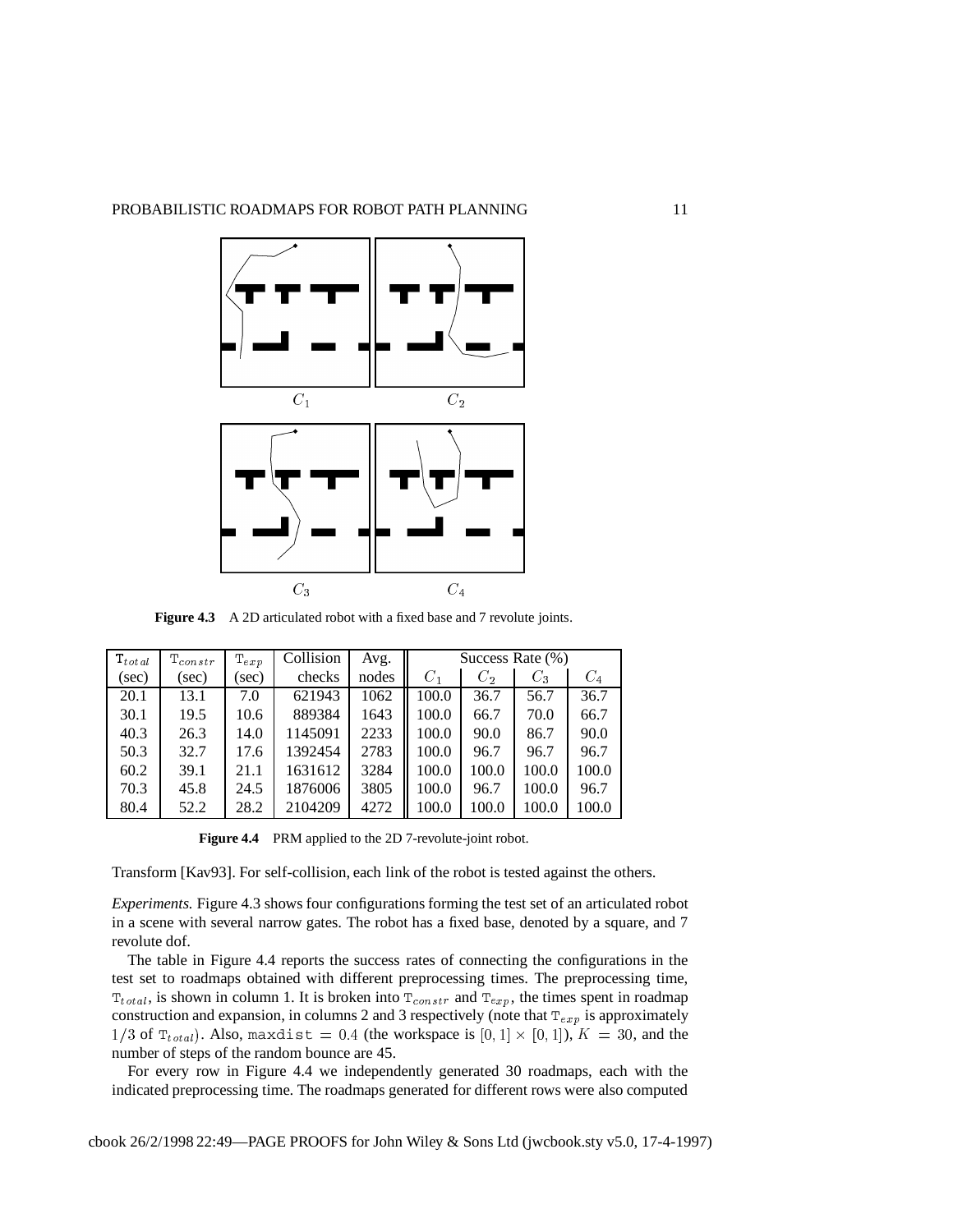

**Figure 4.5** Fixed-base robot with 8 spherical joints (16 dof).

independently, that is, no roadmap in some row was reused to construct a larger one in the followingrow. Column 4 in Figure 4.4 gives the average number of collisionchecks performed during the preprocessing phase for different preprocessing times. Column 5 in Figure 4.4 reports the average number of nodes, over the 30 runs, in the largest roadmap component at the end of the preprocessing phase. The largest connected component of each roadmap is used for query processing. Columns 6 though 9 are labeled with the four configurations  $C_1, \ldots, C_4$  of Figure 4.3. The columns report the success rate when trying to connect, in less that 2.5 seconds, the corresponding configuration to each of the 30 produced roadmaps. One trial was made per roadmap. Note that after a preprocessing of 50 sec, the success rate of connecting each of  $C_1$ ,  $C_2$ ,  $C_3$ ,  $C_4$  to the roadmap is above 96.6%. Path planning will succeed between any two configurations that can be connected to the roadmaps produced as described in Section 4.3. Typically it took a small fraction of second to reconstruct the path in the machine used.

# **A 3D articulated robot**

We show in Figure 4.5 four configurations of a 16-dof articulated robot. The robot has a fixed base and 8 spherical joints. The creation of the random configurations, and the distance function used are the same as in the 2D case. However, the local planner is a straight-line planner and collision checking is done by checking each of the links of the robot against all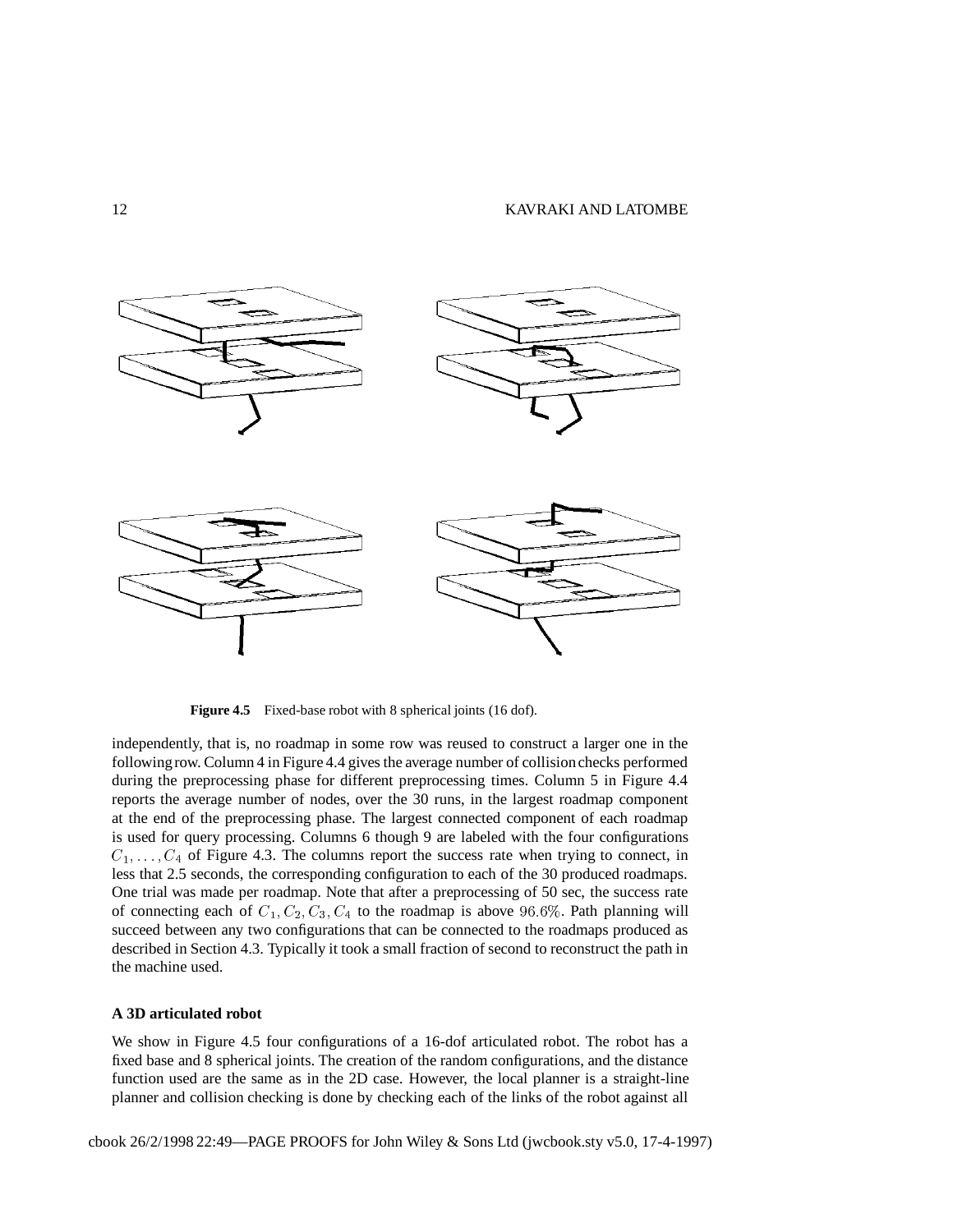# PROBABILISTIC ROADMAPS FOR ROBOT PATH PLANNING 13



**Figure 4.6** Rigid robot with 6 dof.

the obstacles. For this example we conducted similar experiments as and in the 2D case and we found that approximately 769 seconds are needed to produce a roadmap that adequately captures  $C_{free}$ . That roadmap contained approximately 4, 700 nodes and the success rate for the queries was  $90\%$  or higher, again when allowing 2.5 seconds to process a query.

# **A 3D rigid robot**

Another example is shown in Figure 4.6. This is a rigid robot which needs to go through a small gate in its workspace. The robot in this case consists of five polyhedral links of the same size which are rigidly attached to each other. The workspace is such that the robot needs to rotate while going through the gate. The width of the gate determines the difficulty of the problem. In our implementation the gate is 2.5 times wider than the smallest dimension of each robot link. Our implementation choices remain the same as in the 2D case except that the local planner is the straight-line planner and that collision checking was performed using RAPID [LMCG95].

Similar experiments over a large number of runs have shown that approximately 1.5 hours are required to create a roadmap to which all of the configurations in Figure 4.6 can be connected with probability higher than  $90\%$ . The roadmap contained  $20,000$  nodes on the average. We also note that preprocessing time drops to a fews tens of minutes once the workspace gate is 5 times wider than the smallest dimension of each robot link.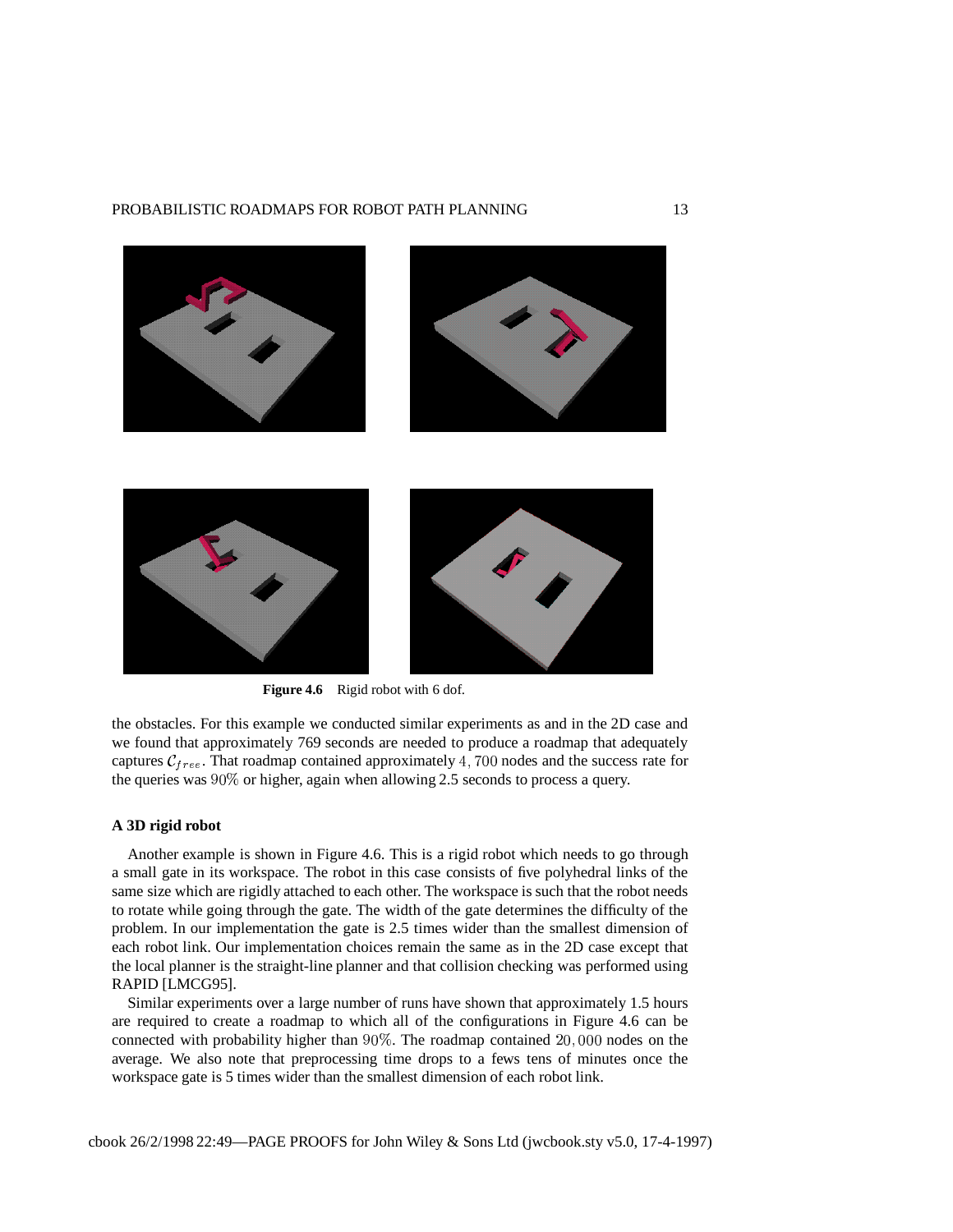# **4.5 Theoretical Analysis**

The intuitive reason for the experimental success of PRM is that there usually exist many collision-free paths joining two configurations. Hence, to bound the running time of PRM we assume that  $C_{free}$  satisfies some geometric property capturing the above intuition. We propose three such properties. Our thesis is that the success of any sampling strategy will stem from a similar property.

In our analyses, we consider that the key number affecting PRM's running time is the number of nodes in the constructed roadmap. Since to generate a single node it might be necessary to randomly pick several (possibly, many) configurations in  $C$ , we implicitly assume that the volume of  $C_{free}$  relative to the volume of C is not too small. If this assumption is not satisfied, any variant of the roadmap algorithm presented in Section 4.3 will behave poorly. In this case, we should probably make the additional assumption that a few free configurations are given (after all, every query will specify two such configurations); then, a possible sampling strategy could be to build a roadmap by generating nodes in small regions centered at the given configurations, first, and at the newly generated nodes, next.

Note that bounding the number of nodes is not sufficient to bound the running time of PRM, because it does not account for the running time of the local planner. Suppose that two nodes can be connected by the local planner but the path connecting them is arbitrarily close to the free space boundary. Then the local planner may have to break it into arbitrarily many small segments [BKL<sup>+97]</sup>. This problem could be eliminated by computing the volume swept out by the robot when it moves between two configurations along a straight path in  $C$ , but this computation can be very expensive.

# *4.5.1 Basic-PRM*

For our analysis we rid the planner of choices that were made to improve its performance and do not consider the roadmap expansion step of the preprocessing. We call this new planner basic-PRM.

Let s be the nodes in the constructed roadmap. We say that configuration  $q$  can "see" configuration  $q'$  if it can be connected to it by a local planner. The preprocessing step is as follows:

Preprocessing:

1.  $i \leftarrow 0$ .

- 2. While  $i < s$  do:
	- (a) Pick a configuration  $q$  in  $\mathcal C$  at random.
- (b) If q is in  $C_{free}$  then
	- i. Store  $q$  as a node of the roadmap.
	- ii.  $i \leftarrow i + 1$ .
- 3. For every pair of nodes call the local planner.
- 4. Pick one representative node from each component of the current roadmap. Let  $V$  be the set of these representative nodes. Invoke <code>Permeation(V)</code> to improve the connectivity of the nodes (see below).

Note that steps 1-3 are as in the roadmap construction step of PRM in Section 4.3, while step 4 corresponds to the roadmap component reduction step of Section 4.3. The result of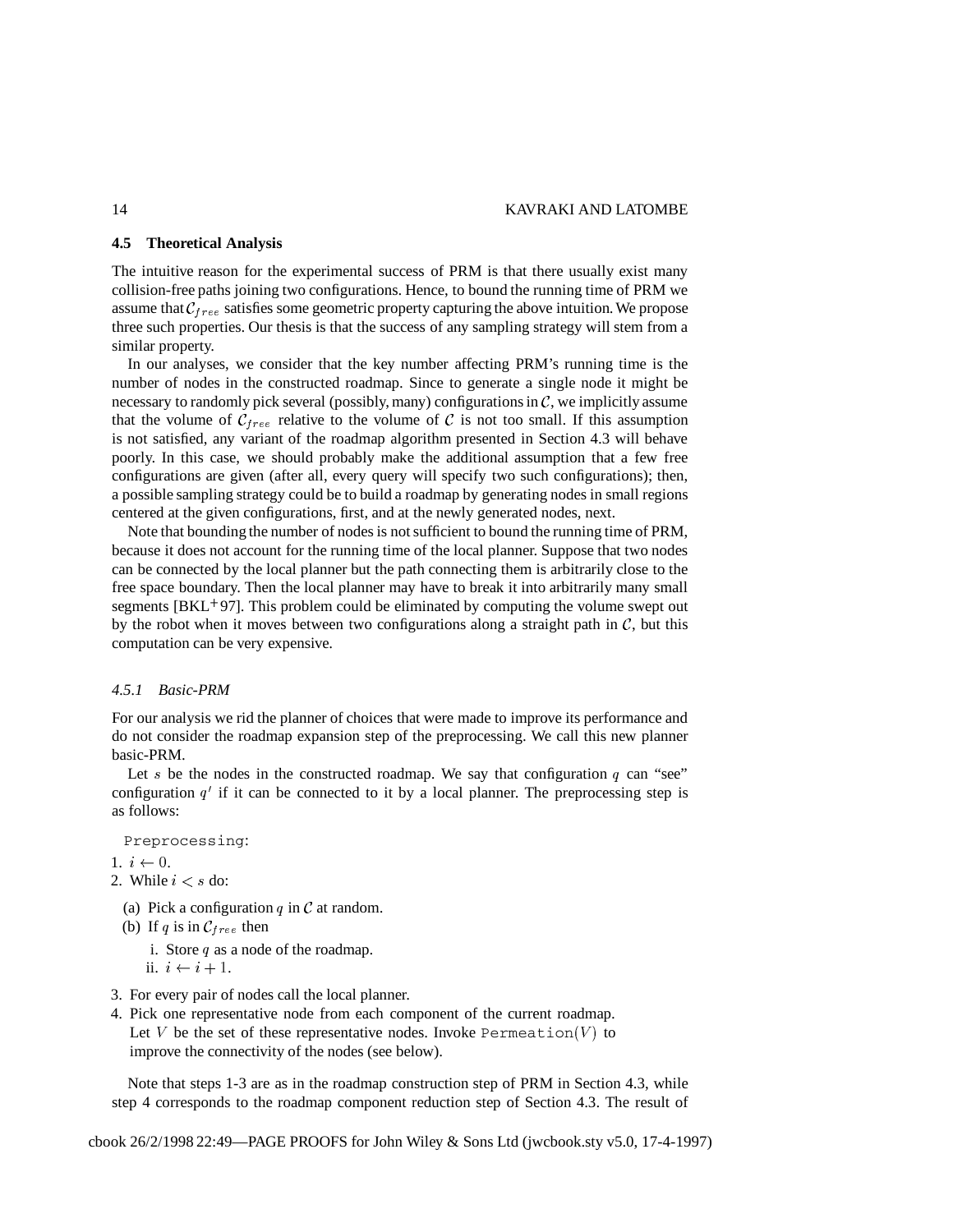the preprocessing should be a roadmap  $R$  such that no two components of  $R$  are in the same component of  $C_{free}$ . Step 3 may fail to find all possible links between the nodes due to the incompleteness of the local planner. Permeation invoked in step 4 fixes this problem by using the complex planner to discover additional connections between nodes. We assume that this complex planner is error-free in that it discovers a path between two given configurations whenever one exists, and reports failure when there is none. But of necessity such a complete planner is expensive to run, and so we seek to use it sparingly.

The query processing is handled by the following algorithm:

Query-Processing $(q_{init}, q_{goal})$ :

- 1. For  $i = \{init, goal\}$  do:
	- (a) If there exists a node m that sees  $q_i$  then  $m_i \leftarrow m$ .
	- (b) Else
		- i. Repeat  $g$  times:

Pick a configuration q uniformly at random in a neighborhood of  $q_i$ 

- until q sees both  $q_i$  and a node m.
- ii. If all g trials failed then return FAILURE and halt, else  $m_i \leftarrow m$ .
- 2. If  $m_{init}$  and  $m_{goal}$  are in the same component of the roadmap then return YES; else return NO.

Step 1(b)i differs slightly from the corresponding step of the query-processing algorithm in Section 4.3. Picking configurations in this set requires guessing configurations in C-space and retaining only those that are seen by  $q_i$ . This means that each of the g iterations performed at Step 1(b)i may require several trials to obtain a configuration visible from  $q_i$ . The analysis proposed below ignores these trials and focuses only on the number  $g$ . Another difference between the above algorithm and the one of Section 4.3 is that it returns FAILURE (instead of NO) at Step 1(b)ii. Due to the use of the Permeation in the preprocessing, both the answers YES and NO are now always correct. With some probability though, the query-processing algorithm may fail to give an answer.

# *4.5.2 Visibility Assumption: -goodness*

For any configuration  $q \in \mathcal{C}_{free}$ , let  $\mathcal{V}(q)$  consist of all those configurations  $q' \in \mathcal{C}_{free}$  that q sees. We denote the volume of a subset X of C by  $\mu(\mathcal{X})$ .

**Definition 4.5.1** Let  $\epsilon$  be a positive real. A configuration  $q \in \mathcal{C}_{free}$  is  $\epsilon$ -good if  $\mu(\mathcal{V}(q)) \ge$  $\epsilon \mu$ ( $C_{free}$ ). Furthermore,  $C_{free}$  is  $\epsilon$ -good if all the configurations it contains are  $\epsilon$ -good.

The visibility volume assumption made here is that  $\mathcal{C}_{free}$  is  $\epsilon$ -good, that is, each configuration in it sees a significant portion of  $C_{free}$ . The underlying intuition is that it is then relatively easy to pick a set of nodes that, collectively, can see most of  $\mathcal{C}_{free}$ . But the assumption fails to prevent  $C_{free}$  from containing narrow passages through which it might be difficult to connect nodes. For example, consider the case where  $\mathcal C$  is two-dimensional and  $C_{free}$  consists of two disks of equal size that overlap by a very small amount. Then  $C_{free}$  is  $\epsilon$ -good for  $\epsilon \approx 0.5$ . But the probability that any node in one disk sees a node in the other disk is very small. For this reason, we need the third step of the preprocessing of PRM which employs a powerful complex planner.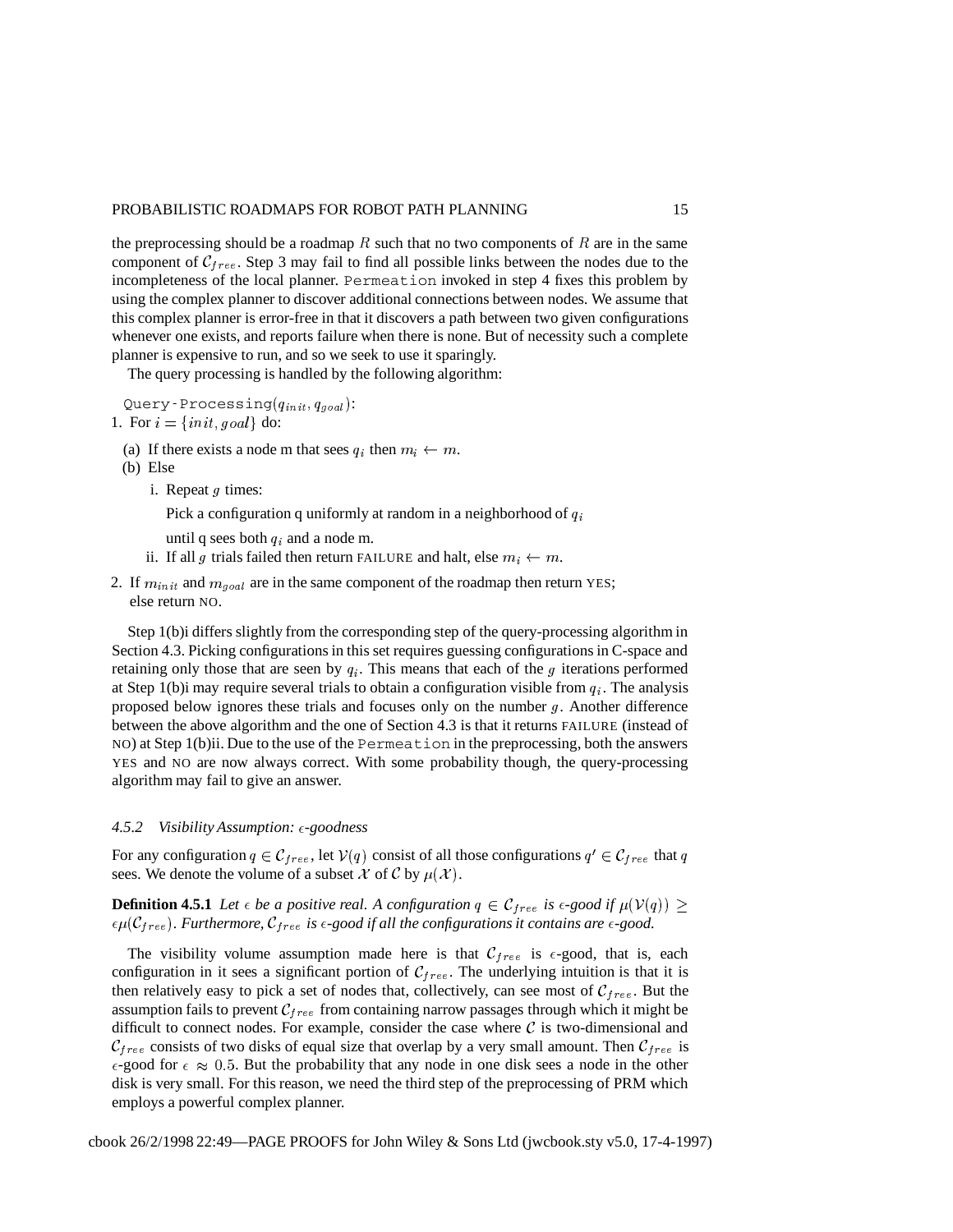Let us now present some performance guarantee for the preprocessing phase. Call a set of nodes *almost complete* if the volume of the subset of  $C_{free}$  not visible from any of these nodes is at most  $(\epsilon/2)\mu(C_{free})$ . Intuitively, if we were to place a point source of light at each node, we would like a fraction at least  $1 - \epsilon/2$  of  $C_{free}$  to be illuminated.

**Theorem 4.5.1** Assume that  $\mathcal{C}_{free}$  is  $\epsilon$ -good. Let  $\phi$  be a constant in  $(0, 1]$  and K be a positive *real large enough that for any*  $x \in (0, 1]$ ,  $(1-x)^{(K/x) \log(2/x\phi)} \leq x\phi/2$ . If s is chosen such *that:*

$$
s \ge \frac{K}{\epsilon} (\log \frac{1}{\epsilon} + \log \frac{2}{\phi}),
$$

*then* preprocessing *generates an almost complete set of nodes for with probability at* least  $1 - \phi$ .

For the proof of this theorem see [KLMR95]. Note that the probability that a roadmap does not provide almost complete coverage of  $C_{free}$  decreases exponentially with the number of nodes. Also, as  $\epsilon$  increases, the requirement for an almost complete set grows weaker, i.e., the portion of the free space that has to be visible by at least one node gets smaller. Intuitively, this comes from the fact that a greater  $\epsilon$  will make it easier to connect query configurations to the roadmap. Naturally, the number of nodes needed becomes smaller. Theorem 4.5.1 only says that most of  $C_{free}$  is likely to be visible from some node in the roadmap; using this property alone, we can show that queries can be answered quickly [KLMR95]:

**Theorem 4.5.2** *Let the number of iterations at Step 1(b)i of* query-processing *be set to*  $\log(2/\psi)$ , where  $\psi$  *is a constant in*  $(0, 1]$ *. If an almost complete set of nodes has been chosen, then the probability that*  $\texttt{query-processing outputs}\text{ FAILURE}$  *is at most*  $\psi$ .

In order to ensure a good probability that the query processing outcomes YES or NO, we need to use the complex planner in Permeation to determine which nodes of  $V$  are reachable from each other. By calling the complex planner we partition  $V$  into subsets such that all the nodes in the same subset belong to the same component of  $C_{free}$  and no two nodes in two different subsets are in the same component of  $\mathcal{C}_{free}$ . If v is the size of V, this can be done with  $O(v^2)$  invocations of the complex planner by trying it on every pair of nodes in V. In [KLMR95] we present a randomized algorithm for solving permeation. Suppose there are  $k$  components in  $V$ . The analysis of the algorithm in [KLMR95] shows that the worst case is when all components are equal to  $v/k$  and then the expected cost of permeation is  $O(vk)$ . When there is one giant component and  $k-1$  components of size  $O(1)$  the expected cost is  $\Theta(v + k^2)$ , which is shown to be the non-deterministic lower bound.

#### *4.5.3 Visibility Assumption: Roadmap Connectedness*

The  $\epsilon$ -goodness assumption does not prevent the existence of narrow passages in  $\mathcal{C}_{free}$ . In the presence of narrow passages, preprocessing may require a considerable amount of time to build a connected roadmap due to the calls to the complex planner. Intuitively what happens is that a very small subset of  $C_{free}$  at the one end of the passage sees a large fraction of  $C_{free}$  at the other end of the passage. Therefore, the probability that preprocessing will pick nodes outside the passage that see each other is small. Similarly, the probability of picking a node inside the passage decreases as the passage gets narrower.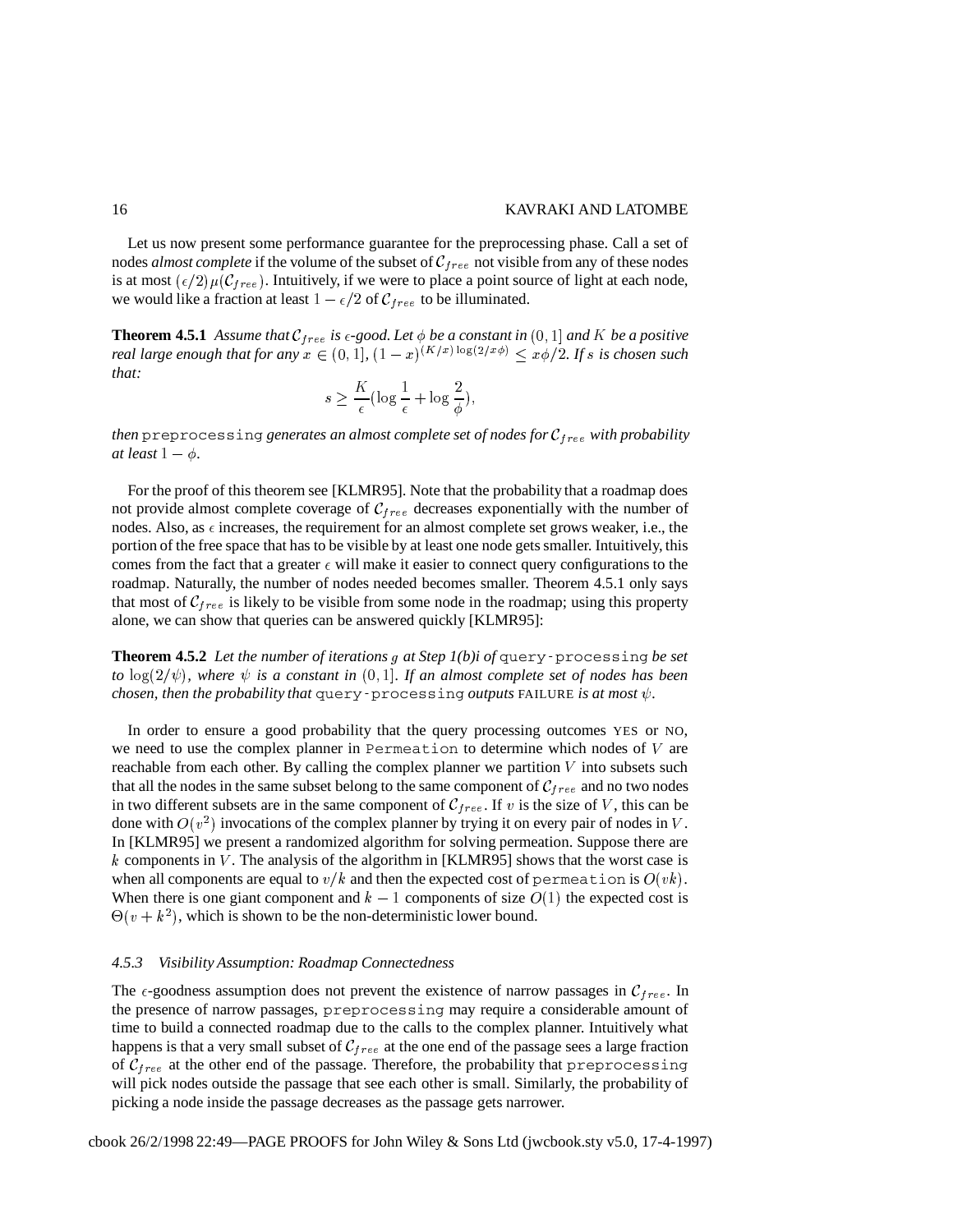To remove the need for the "complex planner" we now introduce the notion of *expansiveness*. We first define precisely the kind of roadmap we would like preprocessing to construct.

**Definition 4.5.2** *Let be an -good space. A roadmap is an* adequate representation *of*  $c_{free}$  *if* its nodes provide an almost complete coverage of  $c_{free}$  and no two components of R *lie in the same component of*  $C_{free}$ *.* 

Let R be an adequate representation of  $\mathcal{C}_{free}$ . Since  $\mathcal{C}_{free}$  is  $\epsilon$ -good, no component of  $\mathcal{C}_{free}$ has volume less than  $\epsilon \mu(C_{free})$ . Therefore, at least one node of R lies in every component of  $\mathcal{C}_{free}$  . Since no two components of R lie in the same component of  $\mathcal{C}_{free}$ , there is a one-toone correspondence between the components of R and those of  $C_{free}$ .

Let us refer to the subset of points in  $S \subset \mathcal{C}_{free}$  that can see a large portion of  $\mathcal{C}_{free} \setminus S$  as the lookout of . The previous example suggests that we characterize narrow passages by the minimum volume of the lookout of the visibility set  $V(q)$  over all  $q \in \mathcal{C}_{free}$ . If a set  $V(q)$  has a small lookout, preprocessing will have difficulty computing a roadmap capturing the connectivity of  $C_{free}$  without calling the complex planner.

**Definition 4.5.3** Let  $\beta$  be a constant in  $(0, 1]$  and S be a subset of a component E of the free *space*  $\mathcal{C}_{free}$ *. The*  $\beta$ *-lookout of S is the set:* 

$$
\beta\text{-LOOKOUT}(S) = \{q \in S \mid \mu(\mathcal{V}(q) \setminus S) \ge \beta \times \mu(E \setminus S)\}.
$$

**Definition 4.5.4** Let  $\epsilon$ ,  $\alpha$ , and  $\beta$  be constants in  $(0,1]$ . The free space  $\mathcal{C}_{free}$  is  $(\epsilon, \alpha, \beta)$ expansive *if it is*  $\epsilon$ -good *and for every*  $q \in \mathcal{C}_{free}$  *we have:* 

$$
\mu(\beta\text{-LOOKOUT}(\mathcal{V}(q))) \geq \alpha \times \mu(\mathcal{V}(q)).
$$

Given the above definition for expansiveness we compute an upper bound for the number of nodes that are needed to build an adequate roadmap without calling the complex planner.

**Theorem 4.5.3** Assume that  $\mathcal{C}_{free}$  is  $(\epsilon, \alpha, \beta)$ -expansive. Let  $\xi$  be a constant in  $(0, 1]$ . If s is *chosen such that:* 

$$
s \ge \frac{16}{\epsilon \alpha} \log \frac{8}{\epsilon \alpha \xi} + \frac{6}{\beta} + 4,
$$

*then* preprocessing generates a roadmap that is an adequate representation of  $C_{free}$  with *probability at least*  $1 - \xi$ .

The proof of this theorem is given in [HLM97]. Its significance is twofold. The probability that a roadmap does not adequately represent  $C_{free}$  decreases exponentially with the number of nodes, and the number of nodes needed increases moderately when  $\epsilon$ ,  $\alpha$ , and  $\beta$  decrease.

# *4.5.4 Path Clearance Assumption*

Another assumption that removes the need for a complex planner is the *path clearance* assumption: we assume that between the two configurations given by a query, there exists a collision-free path  $\tau$  of length L that achieves some clearance  $\sigma$  between the robot and the obstacles.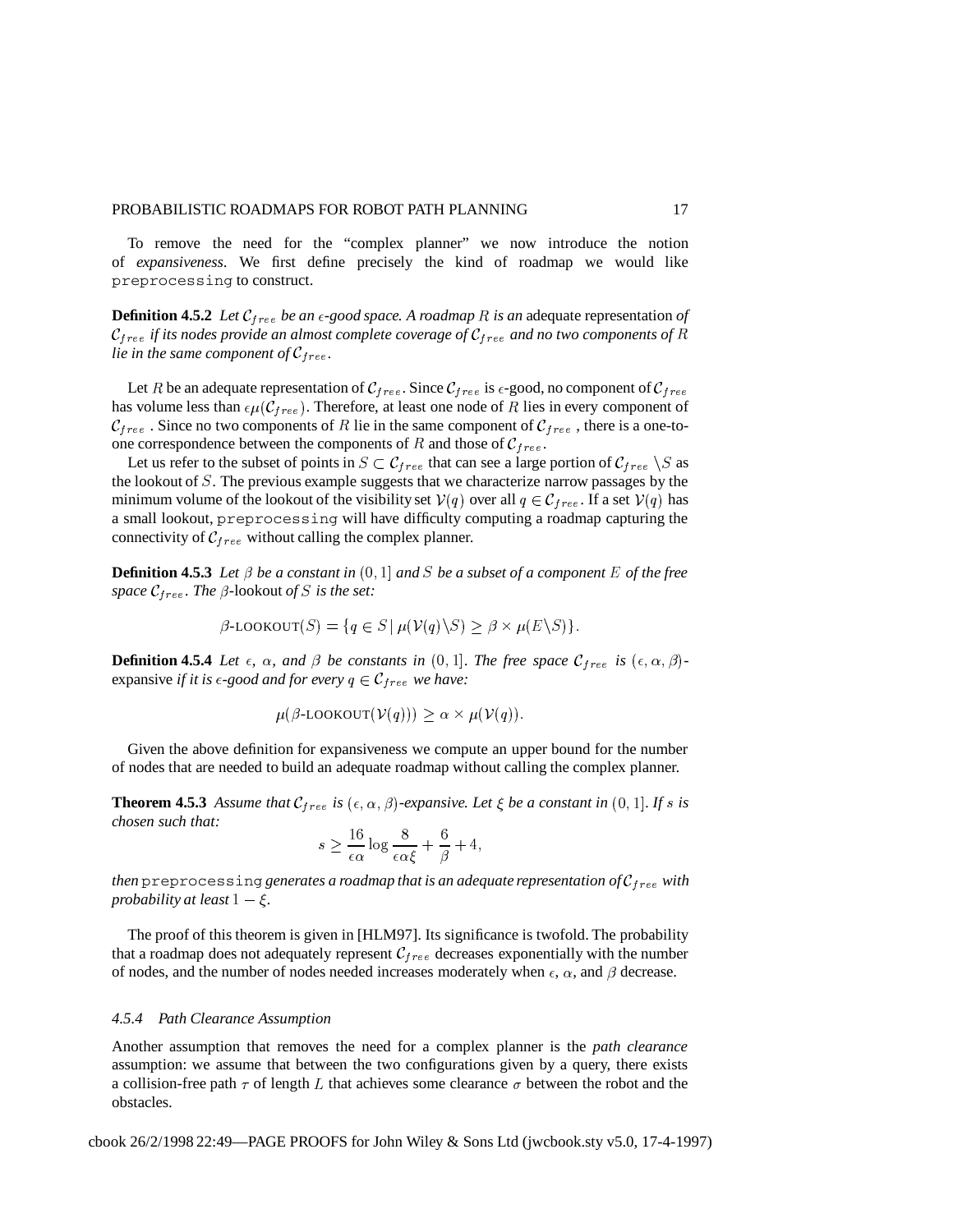## 18 KAVRAKI AND LATOMBE

More formally, let us parametrize  $\tau$  by the arc length  $\ell$  from the initial configuration and let L designate the path's total length, i.e.,  $\tau : \ell \in [0, L] \to \tau(\ell) \in \mathcal{C}_{free}$ . We define  $\sigma(\ell)$  to be the Euclidean distance between  $\tau(\ell)$  and the free space boundary, and  $\sigma_{inf}$  to be  $\inf_{\ell \in [0,L]} \sigma(\ell)$ . We consider the version of basic-PRM as outlined in Section 4.5.1 with the exception of the permeation step. The query-processing algorithm is also simpler than what we considered in Section 4.5.1, in that it only checks if the initial and goal configurations see nodes in the roadmap. If any one of these connections fails, the query-processing algorithm returns NO. Hence, this query-processing algorithm is deterministic.

Under the path clearance assumption, any NO outcome is incorrect. Let  $\zeta$  be the probability that we are willing to tolerate for this event. The following two theorems relate the size of the roadmap to this probability, as well as to the two parameters of the path-clearance assumption, that is, the length  $L$  of the hypothesized path and its clearance. They give a performance guarantee for the whole planner.

**Theorem 4.5.4** Let  $\zeta \in (0,1]$  be a positive real constant. Let a be the constant  $2^{-n}\mu(\mathcal{B}_1)/\mu(\mathcal{C}_{free})$  where  $\mathcal{B}_1$  denotes the unit ball in  $\mathbb{R}^n$ . If  $s$  is chosen such that:

$$
\frac{2L}{\sigma_{inf}} \exp(-a\sigma_{inf}^n s) \le \zeta,\tag{4.2}
$$

*then the planner outputs* YES *with probability at least*  $1 - \zeta$ .

Note that, for any given L and  $\sigma_{inf}$ , the quantity on the left side of the above inequality tends toward zero when  $s \rightarrow \infty$ . It is even more important to remark that it depends exponentially on s.

The following theorem is similar to the previous one, but makes use of the clearance distribution  $\sigma(\ell)$  rather than just its infimum:

**Theorem 4.5.5** Let  $\zeta \in (0,1]$  be a positive real constant. Let a be the same constant as in *Theorem 4.5.4. If is chosen such that:*

$$
6\int_0^L \frac{\exp(-a2^{-n}\sigma^n(\ell)s)}{\sigma(\ell)}d\ell \le \zeta,\tag{4.3}
$$

*then the planner outputs* YES *with probability at least*  $1 - \zeta$ .

We refer the reader to [KKL96] for the proof of both theorems above. Relations 4.2 and 4.3 imply that the number of nodes that the planner must generate to output YES with probability at least  $1 - \zeta$  is polynomial in  $1/\sigma_{inf}$  and logarithmic in L.

## **4.6 Conclusion**

We have described PRM, a two-phase method for solving robot motion planning problems in static workspaces. In the preprocessing phase, PRM constructs a probabilistic roadmap as a collection of configurations randomly selected across the free C-space. In the query phase, it uses this roadmap to quickly process path planning queries, each specified by a pair of configurations. The preprocessing phase includes a heuristic evaluator to identify difficult regions in the free C-space and increase the density of the roadmap in those regions. This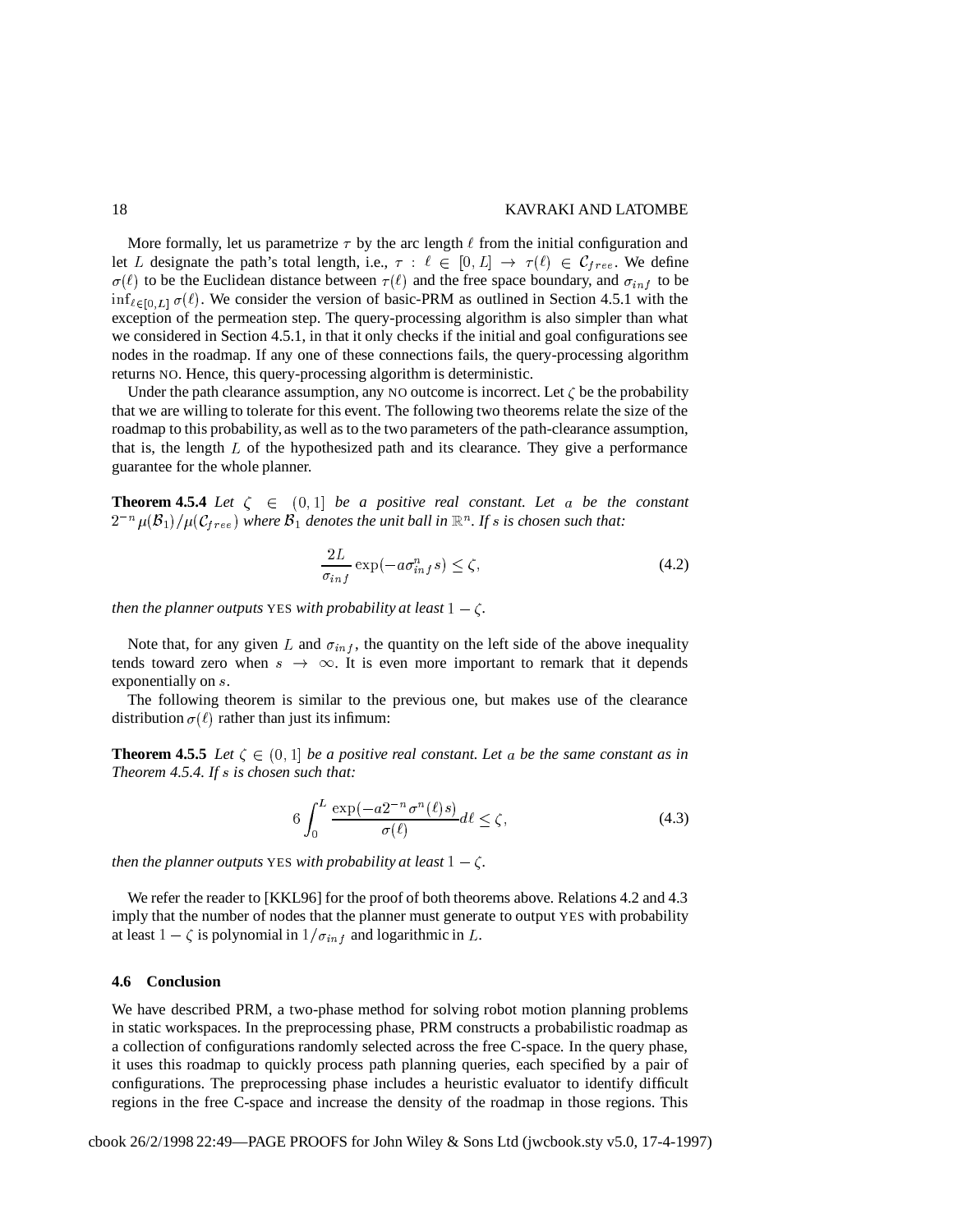# REFERENCES 19

feature enables us to construct roadmaps that capture well the connectivity of the free Cspace. The method is general and can be applied to virtually any type of holonomic robot as described in this paper. Applications to non-holonomic robots can be found in  $\tilde{S}$ ve $\tilde{S}$ ,  $\tilde{S}$ O97]. Finally, the method can be regarded as a learning approach by interleaving the preprocessing and query processing phases.

The analyses of PRM relate geometric properties of the solution space to the performance of the planner. We provided performance guarantees for PRM under the assumption of  $\epsilon$ goodness and expansiveness for the solution space, and  $path$ -goodness for the planned path. Much work still has to be done to understand the role of the key parameters of PRM and find out how to adjust them automatically. The expansion step of the preprocessing phase also deserves closer attention. Our hope is that the analysis of PRM will further contribute to explaining the excellent experimental results of PRM and suggest sampling techniques that will improve the performance of the planner.

A challenging goal would also be to extend the method to dynamic scenes. One first question is: how should a roadmap computed for a given workspace be updated if a few obstacles are removed or added? Another question worth exploring is how the method can incorporate dynamic or other constraints for the motion of the robot.

**Acknowledgments** This work has been supported by grants DAAA21-89-C0002, N00014- 92-J-1809, N00014-94-1-0721 and DAAH04-96-1-1007. L. Kavraki is currently partially supported by NSF CAREER Award IRI-970228. Parts of this paper have been published in [Kav95, KL94a, KL94b, KKL96, KLMR95, KŠLO96, BKL<sup>+97</sup>]. The authors would like to thank their collaborators in the course of this work, especially Michael Kolountzakis, Rajeev Motwani, Mark Overmars, Praghavan Raghavan, and Petr Švestka. They would also like to thank Bruce Donald, Leo Guibas, Danny Halperin, David Hsu, Steve Lavalle, and Jean-Paul Laumond for many useful discussion and comments.

# **REFERENCES**

- [ATBM92] Ahuactzin J. M., Talbi E.-G., Bessière P., and Mazer E. (1992) Using genetic algorithms for robot motion planning. In *10th Europ. Conf. Artific. Intelligence*, pages 671–675. London, England.
- [BF94] Barraquand J. and Ferbach P. (1994) Path planning through variational dynamic programming. In *Proc. IEEE Int. Conf. Robotics and Automation*, pages 1839–1846. San Diego, CA.
- [BG94] Berchtold S. and Glavina B. (1994) A scalable optimizer for automatically generated manipulator motions. In *Proc. IEEE/RSJ/GI Int. Conf. Intelligen Robots and Systems*, pages 1796–1802. München, Germany.
- [BKL 97] Barraquand J., Kavraki L., Latombe J., Li T.-Y., Motwani R., and Raghavan P. (1997) A random sampling scheme for path planning. *Int. J. of Robotics Research* To appear.
- [BL91] Barraquand J. and Latombe J. (1991) Robot motion planning: A distributed representation approach. *Int. J. of Robotics Research* 10: 628–649.
- [BLL92] Barraquand J., Langlois B., and Latombe J.-C. (1992) Numerical potential field techniques for robot path planning. *IEEE Tr. Syst., Man, and Cybern.* 22(2): 224–241.
- [Can88] Canny J. (1988) *The Complexity of Robot Motion Planning*. MIT Press, Cambridge, MA.

[CB94] Choset H. and Burdick J. (1994) Sensor based planning and nonsmooth analysis. In *Proc. of IEEE Int. Conf. Robotics and Automation*, pages 3034–3041. San Diego, CA.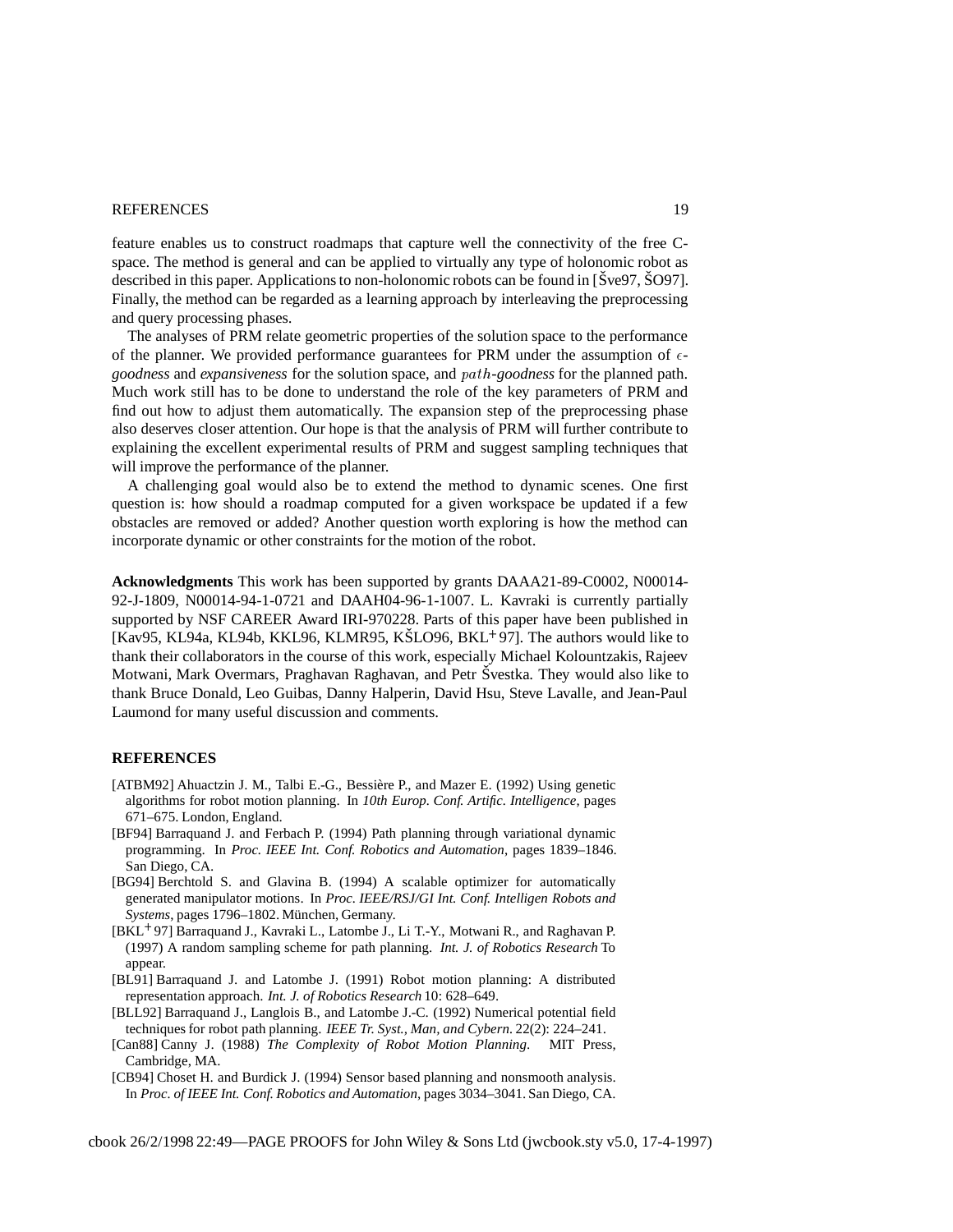- [CG93] Chalou D. and Gini M. (1993) Parallel robot motion planning. In *Proc. of IEEE Int. Conf. Robotics and Automation*, pages 24–51. Atlanta GA.
- [CH92] Chen P. and Hwang Y. (1992) Sandros: A motion planner with performance proportional to task difficulty. In *Proc. of IEEE Int. Conf. Robotics and Automation*, pages 2346–2353. Nice, France.
- [Che92] Chen P. (1992) Improving path planning with learning. In *Proc. Machine Learning Conference*, pages 55–61.
- [CL90] Canny J. and Lin M. (1990) An opportunistic global path planner. In *Proc. IEEE Int. Conf. Robotics and Automation*, pages 1554–1559.Cincinnati, OH.
- [CL95] Chang H. and Li T. (1995) Assembly maintainability study with motion planning. In *Proc. IEEE Int. Conf. on Rob. and Autom.*, pages 1012–1019.
- [CQM95] Cameron S., Qin C., and McLean A. (1995) Towards efficient motion planning for manipulators with complex geometry. In *Proc. of the IEEE Int. Symposium on Assembly and Task Planning*, pages 207–212.
- [FT89] Faverjon B. and Tournassoud P. (1989) A practical approach to motion planning for manipulators with many degrees of freedom. In Miura H. and Arimoto S. (eds) *Robotics Research 5*, pages 65–73. MIT Press.
- [GG90] Gupta K. and Guo Z. (1990) Motion planning with many degrees of freedom: sequential search with backtracking. *IEEE Transactions on Robotics and Automation* 6(5): 522–532.
- [GHLW95] Goldberg K., Halperin D., Latombe J., and Wilson R. (eds) (1995) *Algorithmic Foundations of Robotics*. A K Peters, Ltd.
- [GMKL92] Graux L., Millies P., Kociemba P., and Langlois B. (1992) Integration of a path generation algorithm into off-line programming of airbus panels. TP 922404, SAE.
- [GZ94] Gupta K. and Zhu X. (1994) Practical motion planning for many degrees of freedom: A novel approach within sequential framework. In *Proc. of IEEE Int. Conf. Robotics and Automation*, pages 2038–2043. San Diego, CA.
- [HLM97] Hsu D., Latombe J., and Motwani R. (1997) Path planning in expansive configuration spaces. In *Proc. IEEE Int. Conf. Robotics and Automation*. Minneapolis, MN.
- [HST94] Horsch T., Schwarz F., and Tolle H. (1994) Motion planning for many degrees of freedom - random reflections at c-space obstacles. In *Proc. IEEE Int. Conf. Robotics and Automation*, pages 3318–3323. San Diego, CA.
- [Kav93] Kavraki L. (1993) Computation of configuration-space obstacles using the fast fourier transform. In *Proc. IEEE Internat. Conf. on Robotics and Automation*, pages 255–261. Atlanta, GA.
- [Kav95] Kavraki L. E. (1995) *Random Networks in Configuration Space for Fast Path Planning*. PhD thesis, Stanford University.
- [Kav97] Kavraki L. E. (1997) Geometry and the discovery of new ligands. In Laumond J.-P. and Overmars M. (eds) *Algorithms for Robotic Motion and Manipulation*, pages 435–448. A. K. Peters.
- [KKKL94] Koga Y., Kondo K., Kuffner J., and Latombe J. (1994) Planning motions with intentions. *Computer Graphics (SIGGRAPH'94)* pages 395–408.
- [KKL96] Kavraki L., Kolountzakis M., and Latombe J. (1996) Analysis of probabilistic roadmaps for path planning. In *Proc. IEEE Int. Conf. on Rob. and Autom.*, pages 3020– 3025.
- [KL94a] Kavraki L. and Latombe J.-C. (1994) Randomized preprocessing of configuration space for fast path planning. In *Proc. IEEE Int. Conf. Robotics and Automation*, pages 2138–2145. San Diego, CA.
- [KL94b] Kavraki L. and Latombe J.-C. (1994) Randomized preprocessing of configuration space for path planning: Articulated robots. In *Proc. IEEE/RSJ/GI Int. Conf. Intelligent Robots and Systems*, pages 1764–1772. Germany.
- [KLMR95] Kavraki L., Latombe J., Motwani R., and Raghavan P. (1995) Randomized